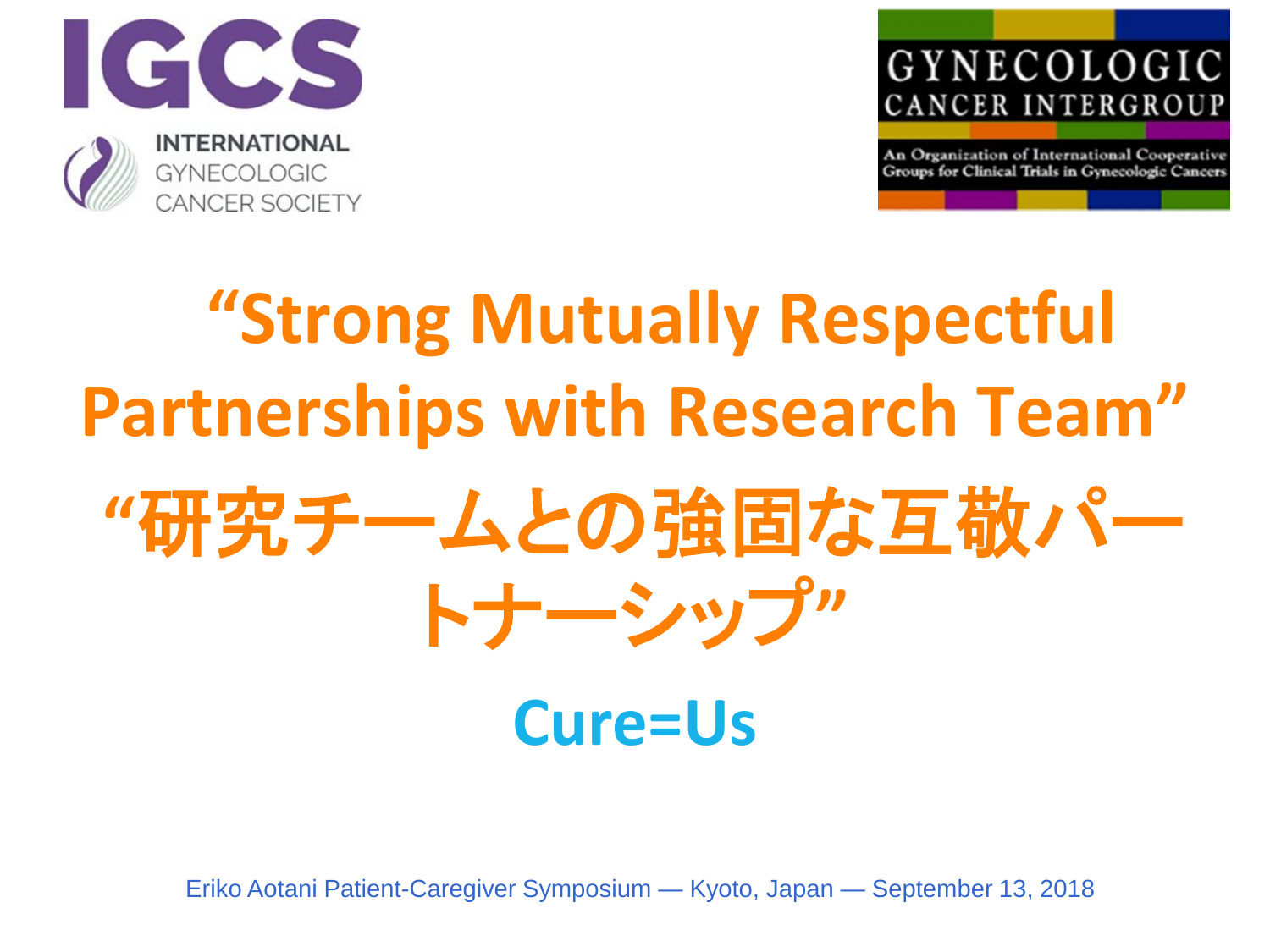



## **Disclosures**

None 利益相反 なし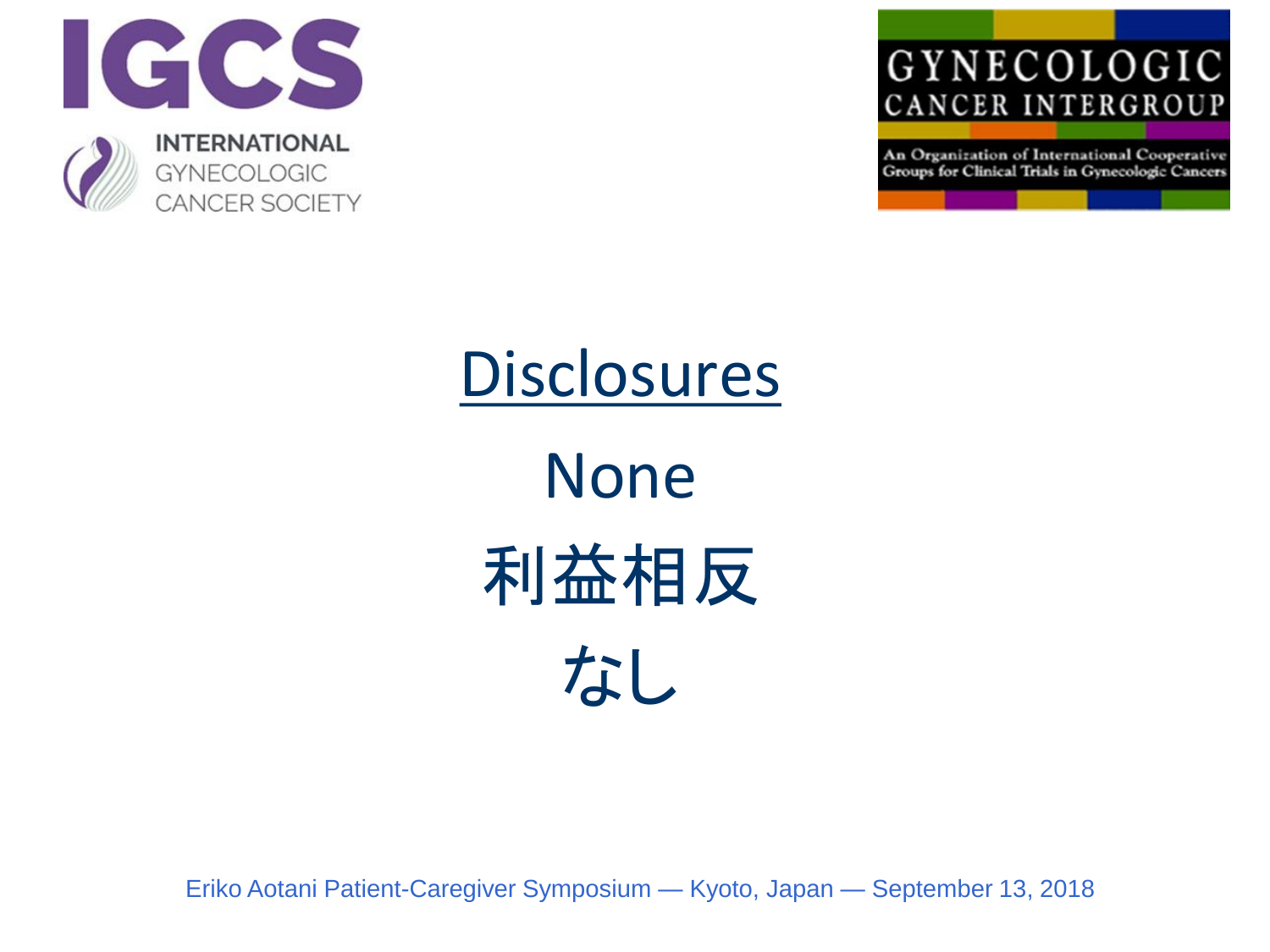



## Why are Clinical Trials Important? 臨床試験はなぜ重要なのか? They further our science to provide new treatments 科学を発展させ新しい治療法を開発するため **CURE=US**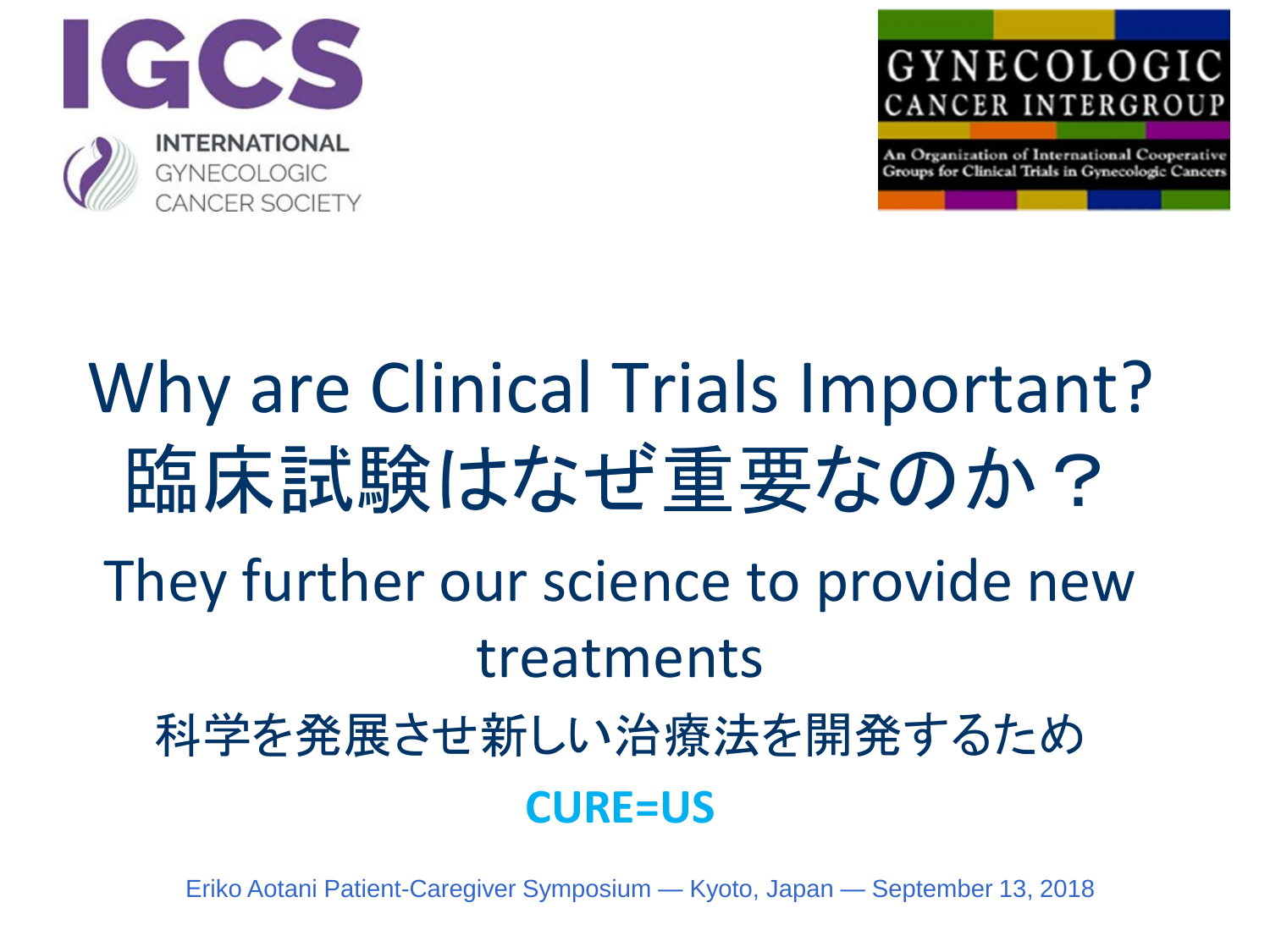



✓Clinical Trials allow us to obtain blood and tissue samples to identify new targets/pathways that ultimately lead us to understanding cancer better

✓ 臨床試験では、がんに対する究極的な理解を深め るのに役立つ、新しい標的/経路を特定するための 血液や組織サンプルを入手することができます

#### **CURE=US**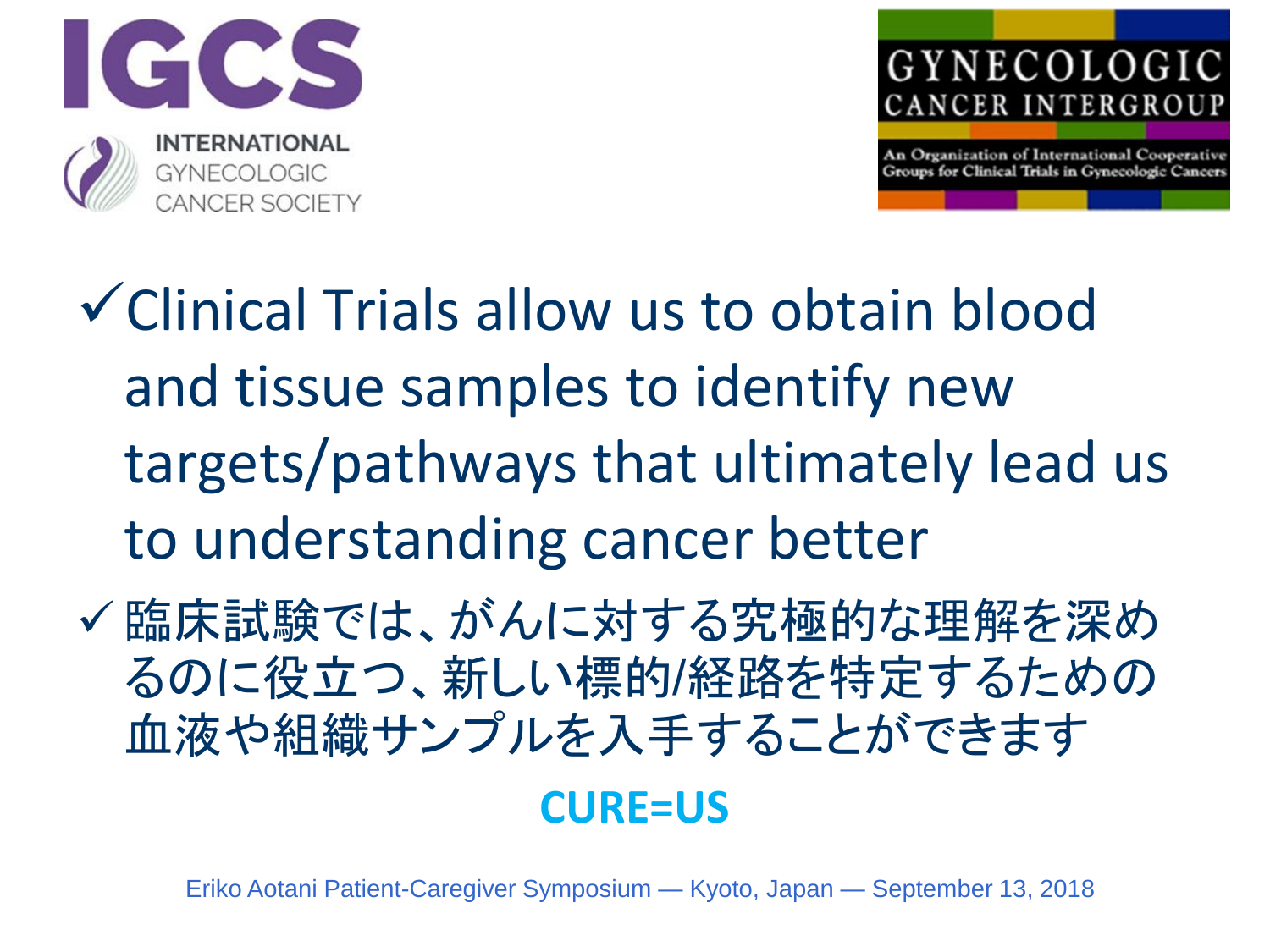



- ✓Clinical Trials allow us to study many different drug classifications / combinations on the same tumors
- ✓ 臨床試験により、同じ腫瘍で多くの異なる種類の薬 物やその組み合わせを研究することができます

#### **CURE=US**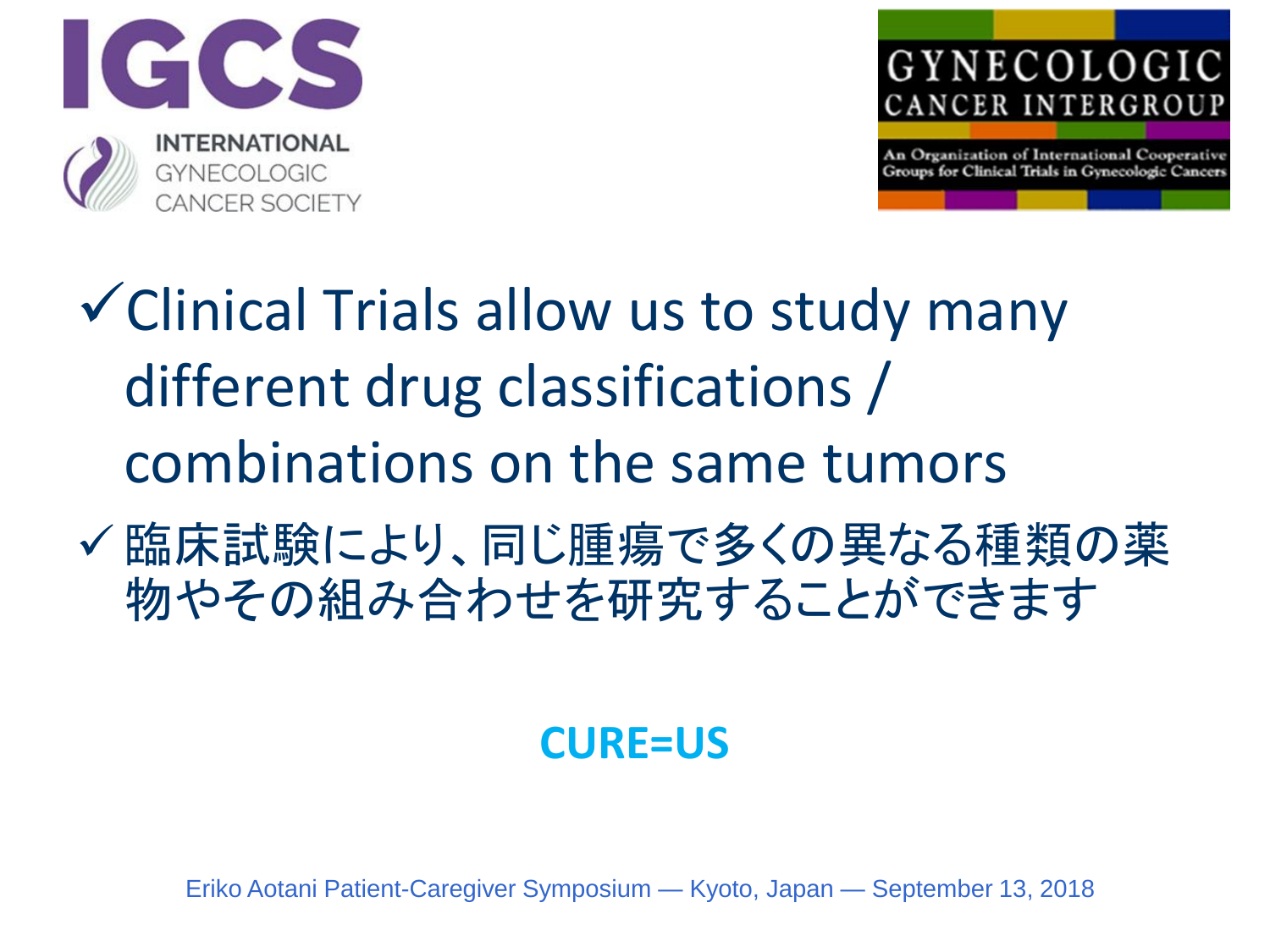



- ✓Clinical Trials not only help us test new therapies but the patient's perception of their cancer during the trial ( PROs)
- ✓臨床試験は、新しい治療法を試すだけ でなく、試験中に患者さんの感じ方を研 究することができます(PRO)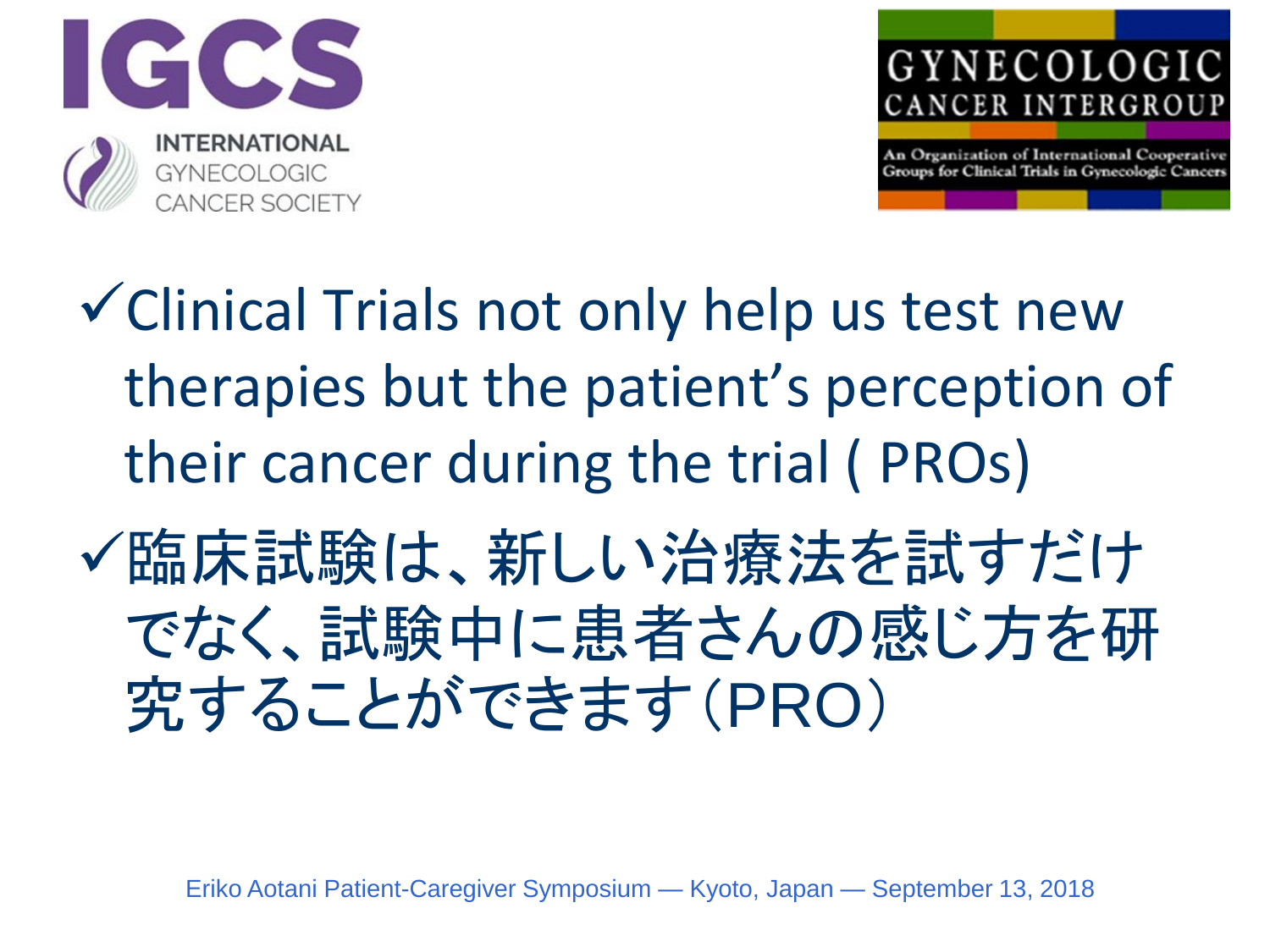



## Why are YOU important to the Research Team? あなたは、なぜ、研究チームにとって 大切なのでしょうか?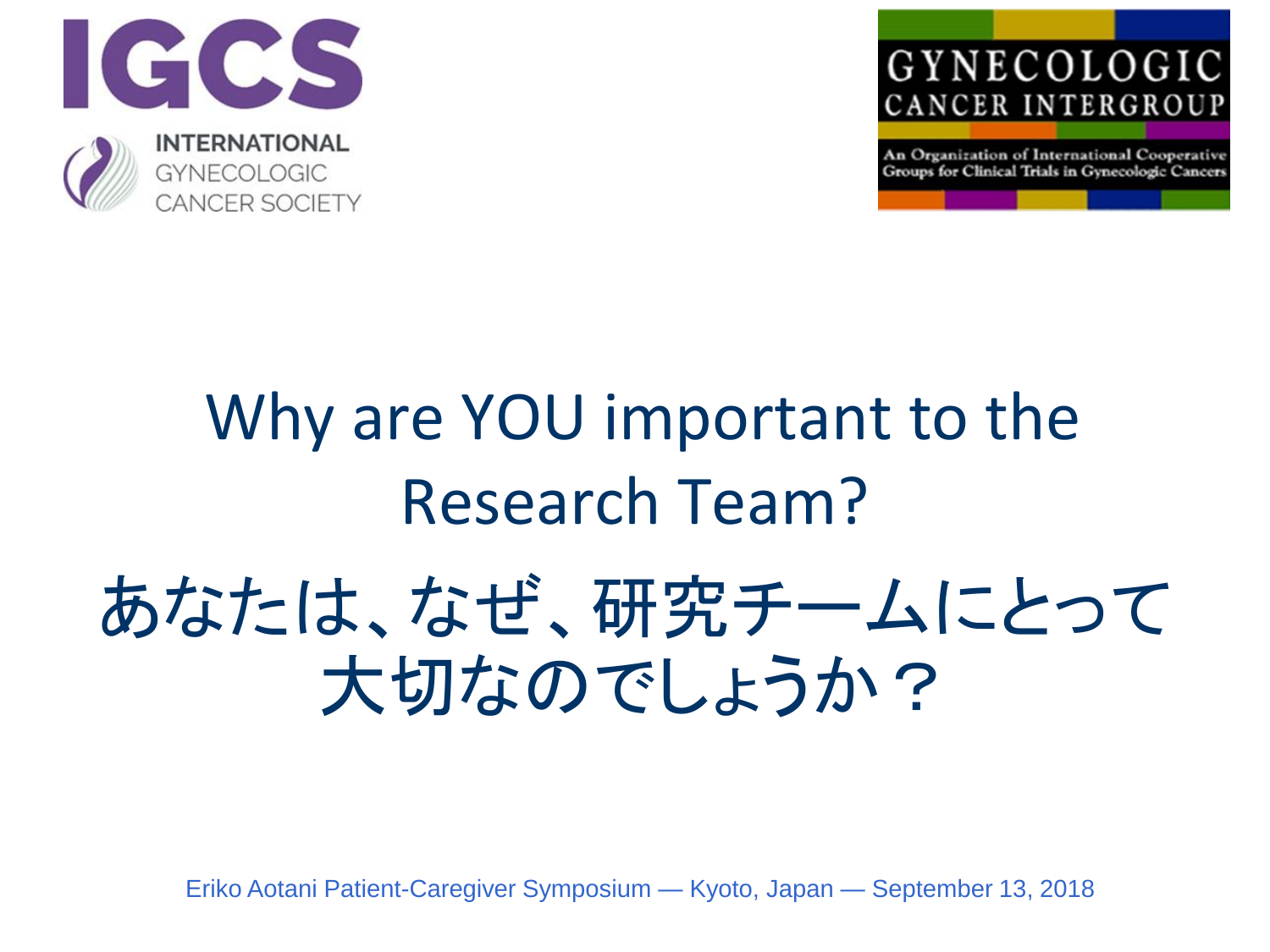



❖**You** understand the "perceptions" of the patient あなたは、患者の「気持ち」がわかります。 ❖**You** can help us identify disparity where it exists あなたは、違いを認識する手助けをしてくれます。 ❖**You** can raise funds and become involved in the framing of government health policies あなたは研究資金の獲得や、政府の保健政策の枠組 みに関与することができます。 ❖**You** can help us by raising awareness of the disease あなたは病気の意識を高めることによって私たちを助け ることができます

#### **CURE=US**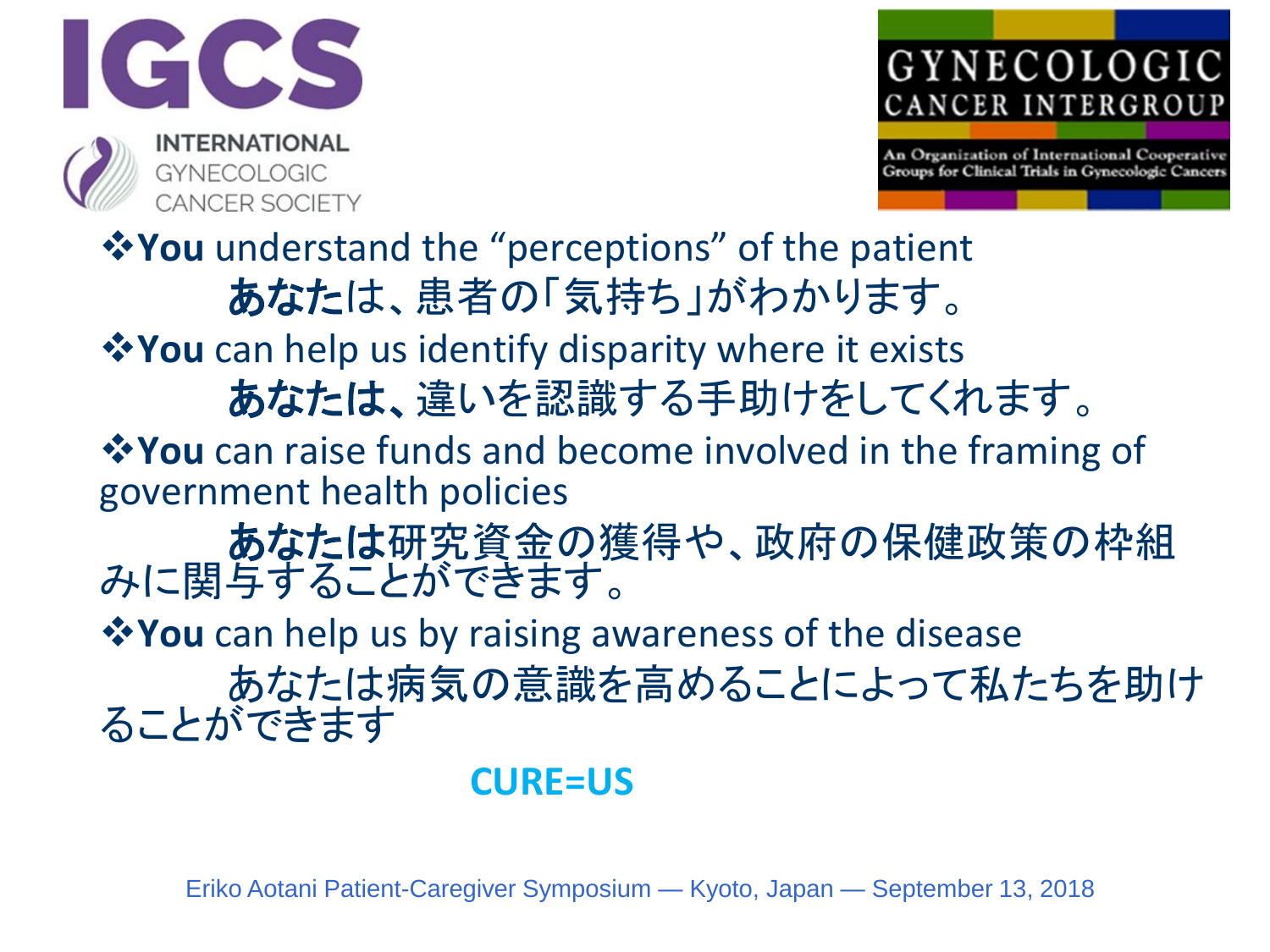



## Why is the relationship between the Research team and YOU important? なぜ、あなたと研究チームの関係が重要なので

しょう?

#### **CURE=US**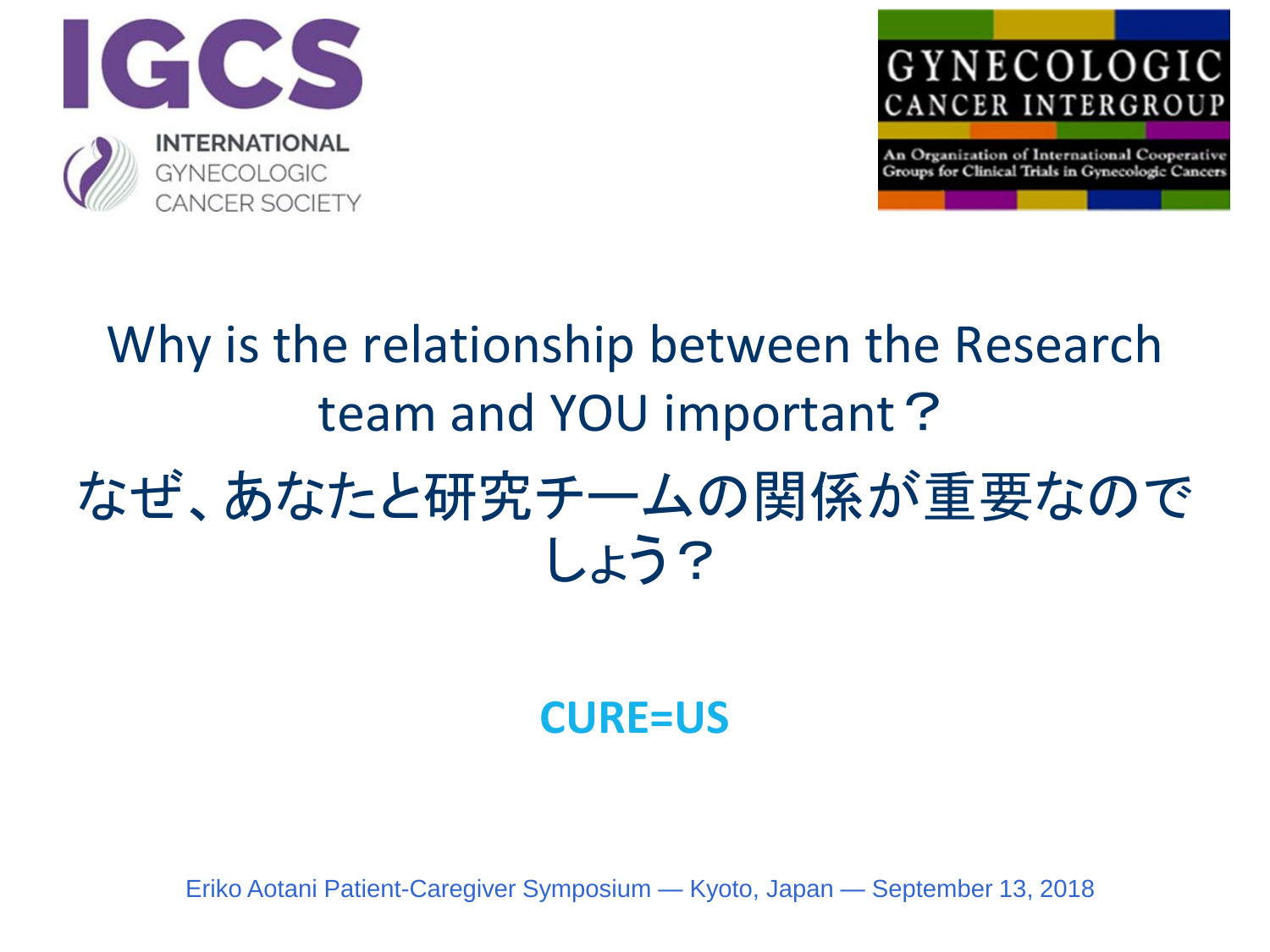



We cannot cure cancer without Clinical Trials 臨床試験なしでがんを治癒させることはできません。 We cannot conduct Clinical Trials without patients 患者さんなしで臨床試験を行うことはできません。 We cannot accrue the patients without support サポートなしで患者さんを登録することはできません。 **YOU** the advocate make this happen あなた方、支援者がこれを起させることが出来るのです。 **CURE=US**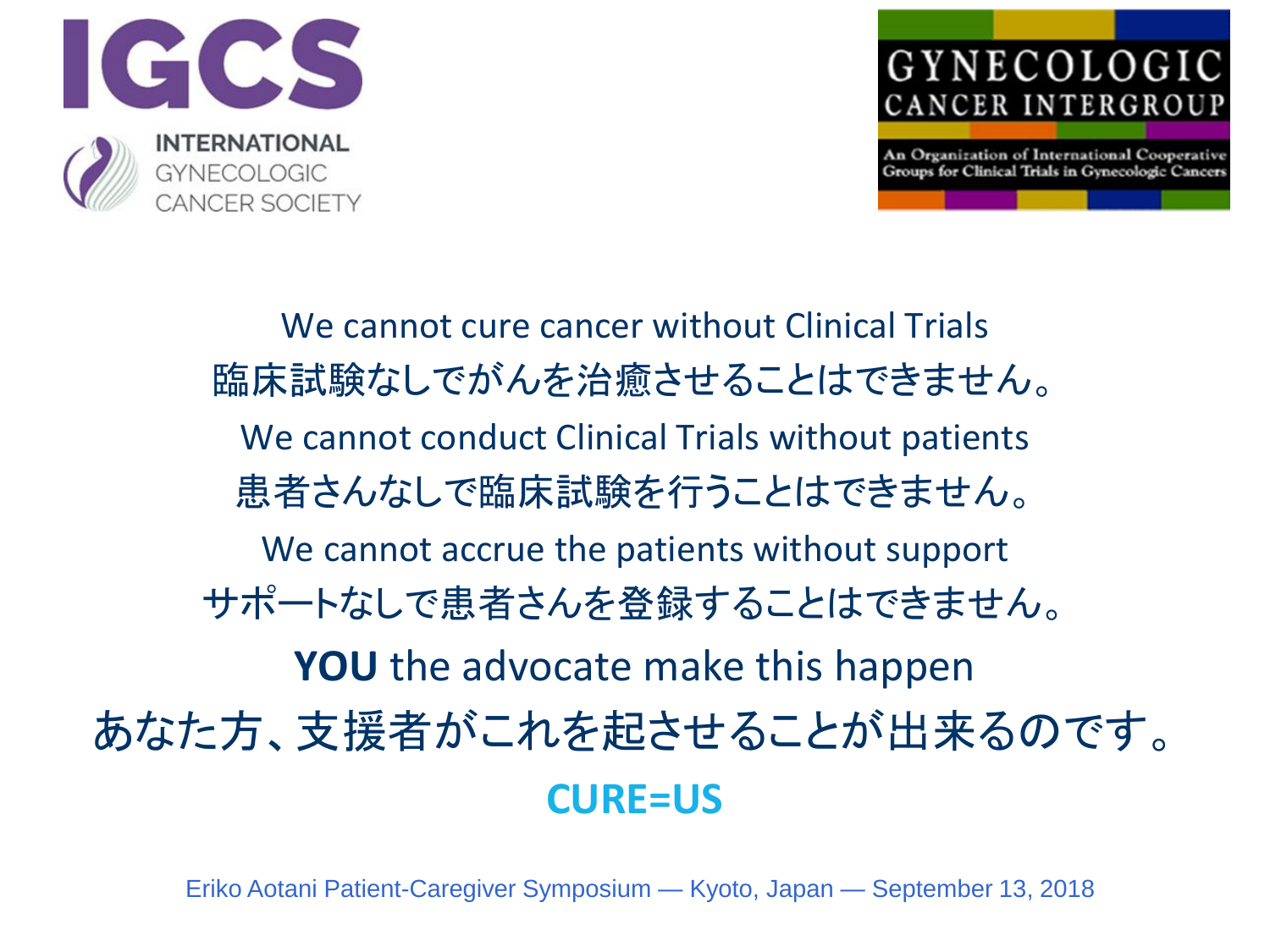



How do we build and maintain our relationship? 私たちはどのように関係を築いて維持していますか? Promote knowledge and understanding 知識と理解を促進する



#### **CURE=US**

Eriko Aotani Patient-Caregiver Symposium — Kyoto, Japan — September 13, 2018 [This Photo](https://commons.wikimedia.org/wiki/File:Knowledge_transfer.svg) [by Unknown Author is licensed under CC](https://creativecommons.org/licenses/by-sa/3.0/)  BY-SA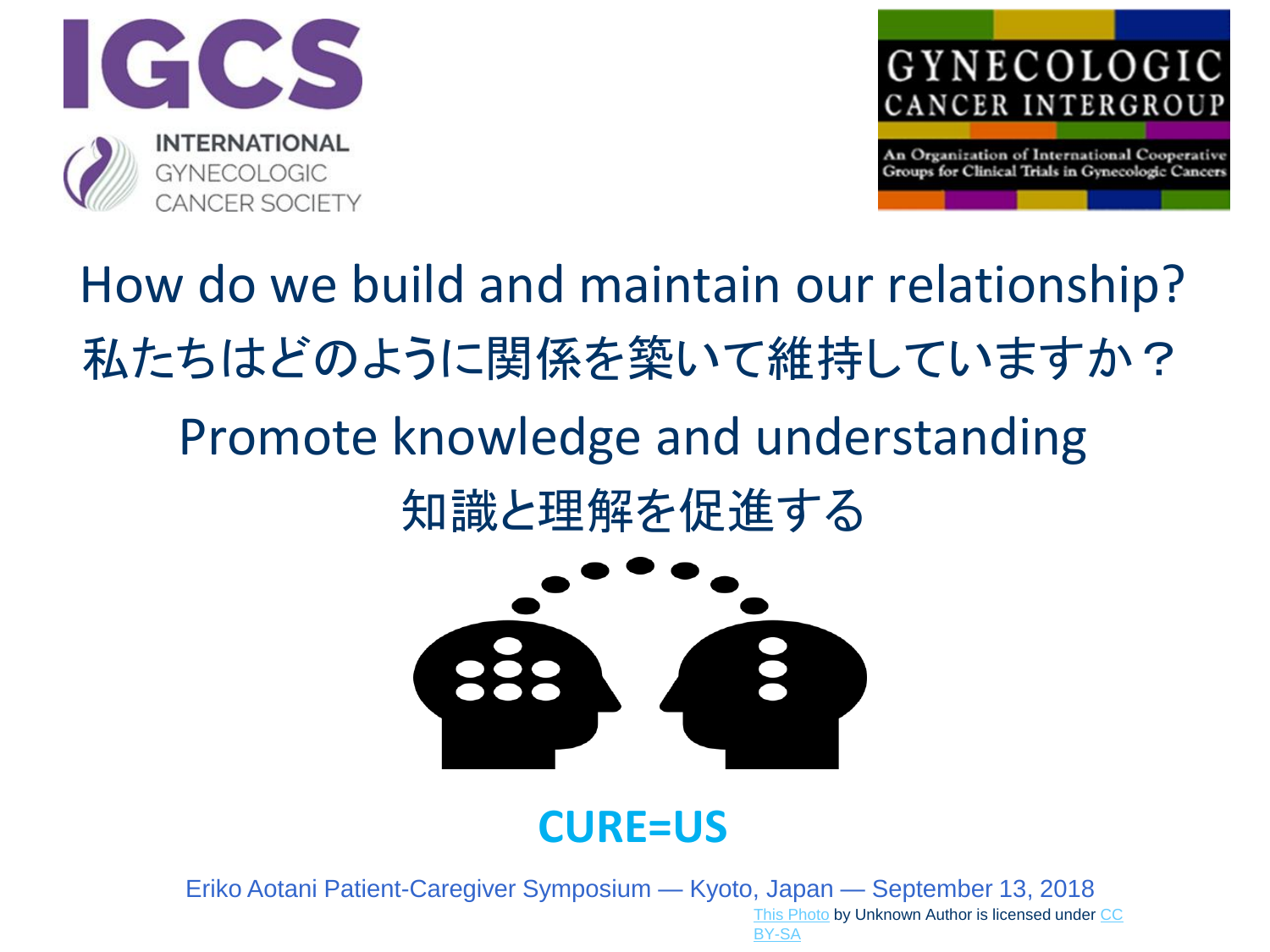



The Research Team is Science-focused so we need to **share** the **information** with the advocate in a way they understand and then can **assist** the patient in **understanding**

研究チームは科学に主眼を置いているので、患者 支援者には研究内容を理解してもらい、患者さん の理解を助けられるように情報を共有する必要が あるのです。

#### **CURE=US**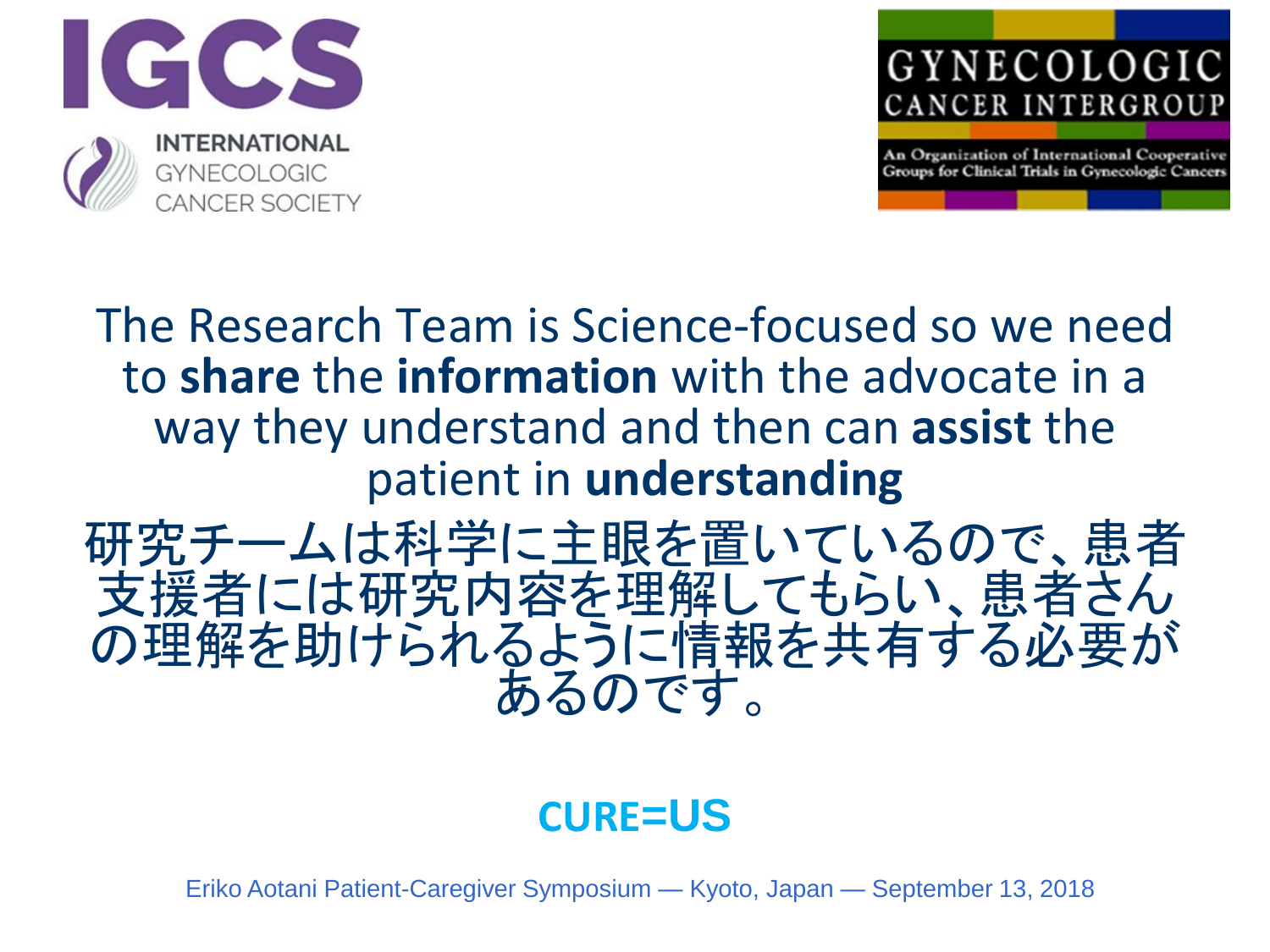

#### GYNECOLOGIC CANCER INTERGROUP

An Organization of International Cooperative Groups for Clinical Trials in Gynecologic Cancers

Patients want to participate in trials designed with THEIR needs in mind.

**Trial developers** focus on efficacy, safety, and tolerability of the drug

> 臨床試験の開発は、薬剤の 有効性、安全性、忍容性を 検証しようとしている。

患者は、自身の目的に合った 臨床試験に参加したい。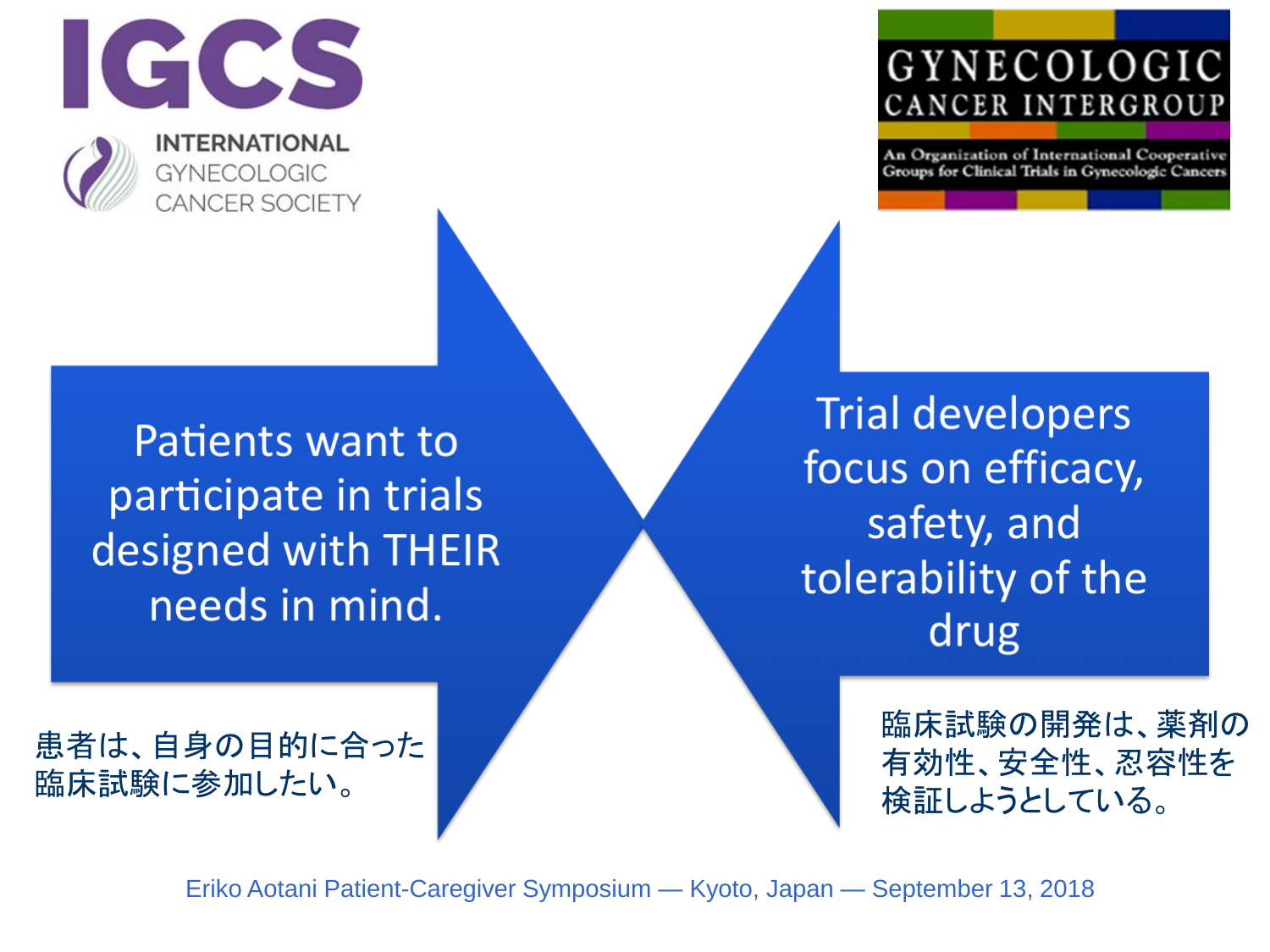



### What are the needs of the patients and how can the Research Team build those needs into a Clinical Trial?



患者さんのニーズは なんでしょう、そして リサーチチームは、 どのようにして、 そのニーズを 臨床試験に 取り入れられるのでしょう

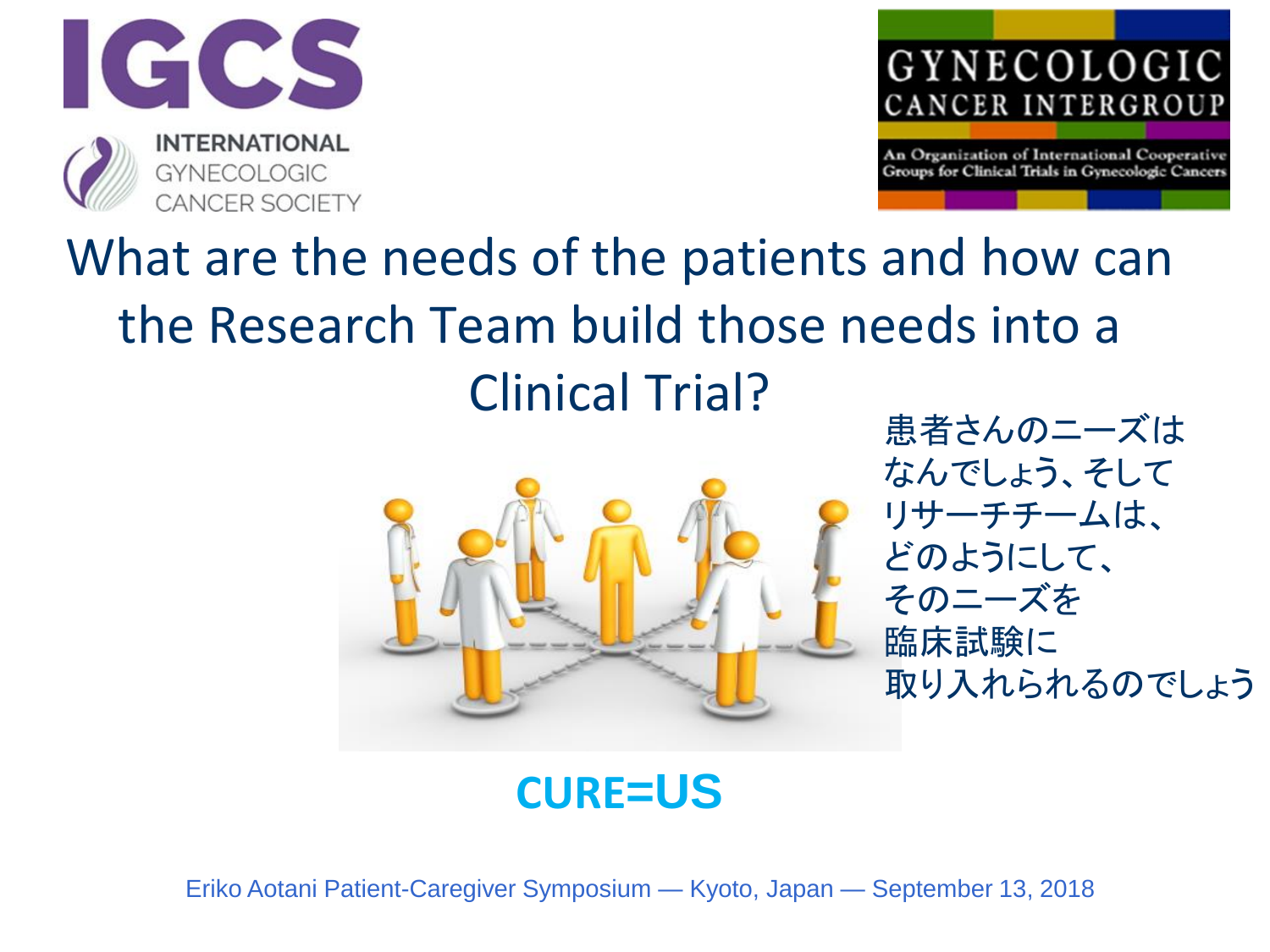



## TRIAL DESIGN 臨床試験のデザイン At the time of trial development, elicit the concerns, opinions of the patients 臨床試験を計画しているときは、 患者さんの関心事や意見を明らかにします。 **CURE=US**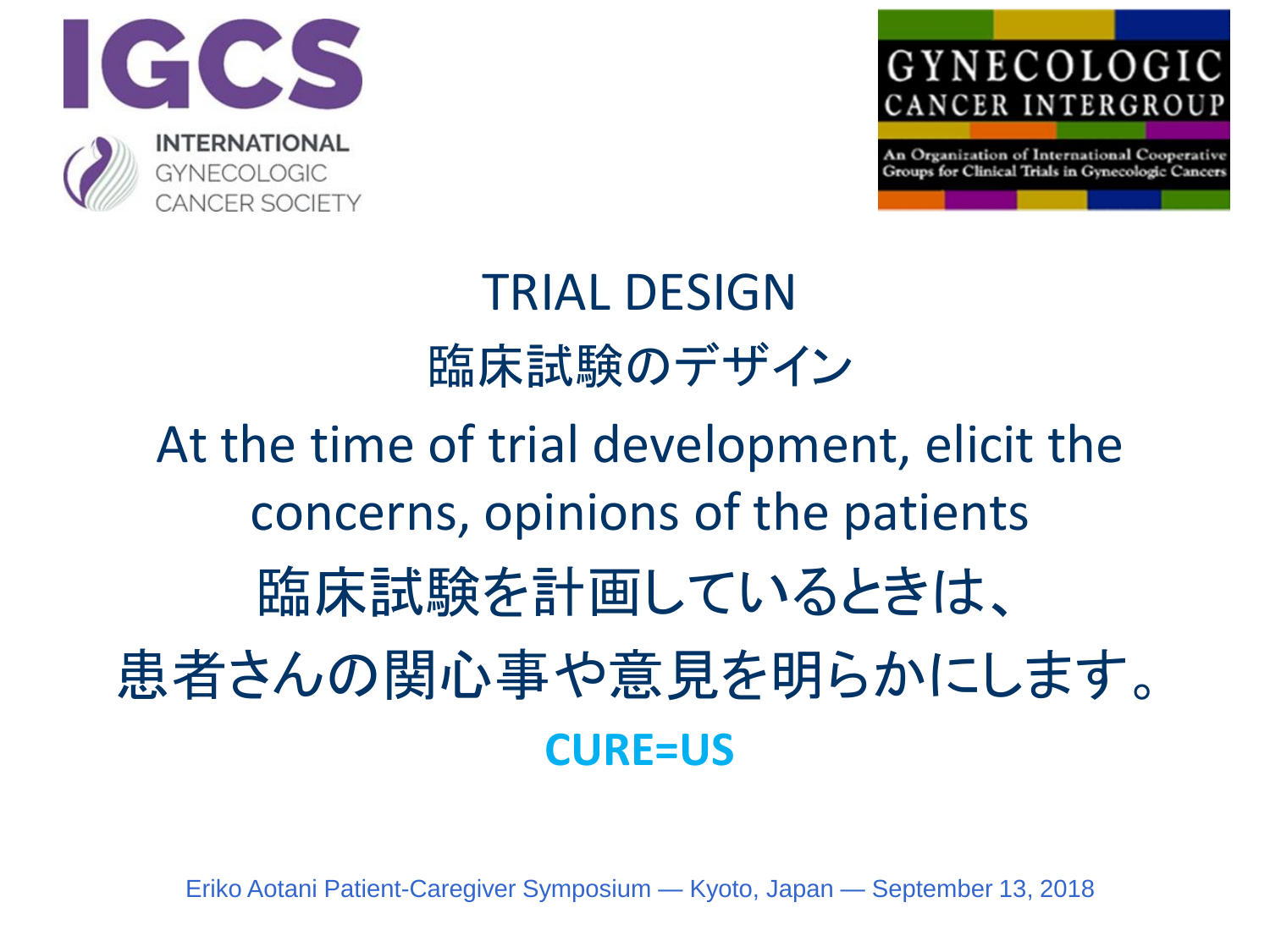



## TRIAL COMPLETION 臨床試験の終了

### When the trial is complete share the results 臨床試験が終了したとき、その結果をシェアします。

#### **CURE=US**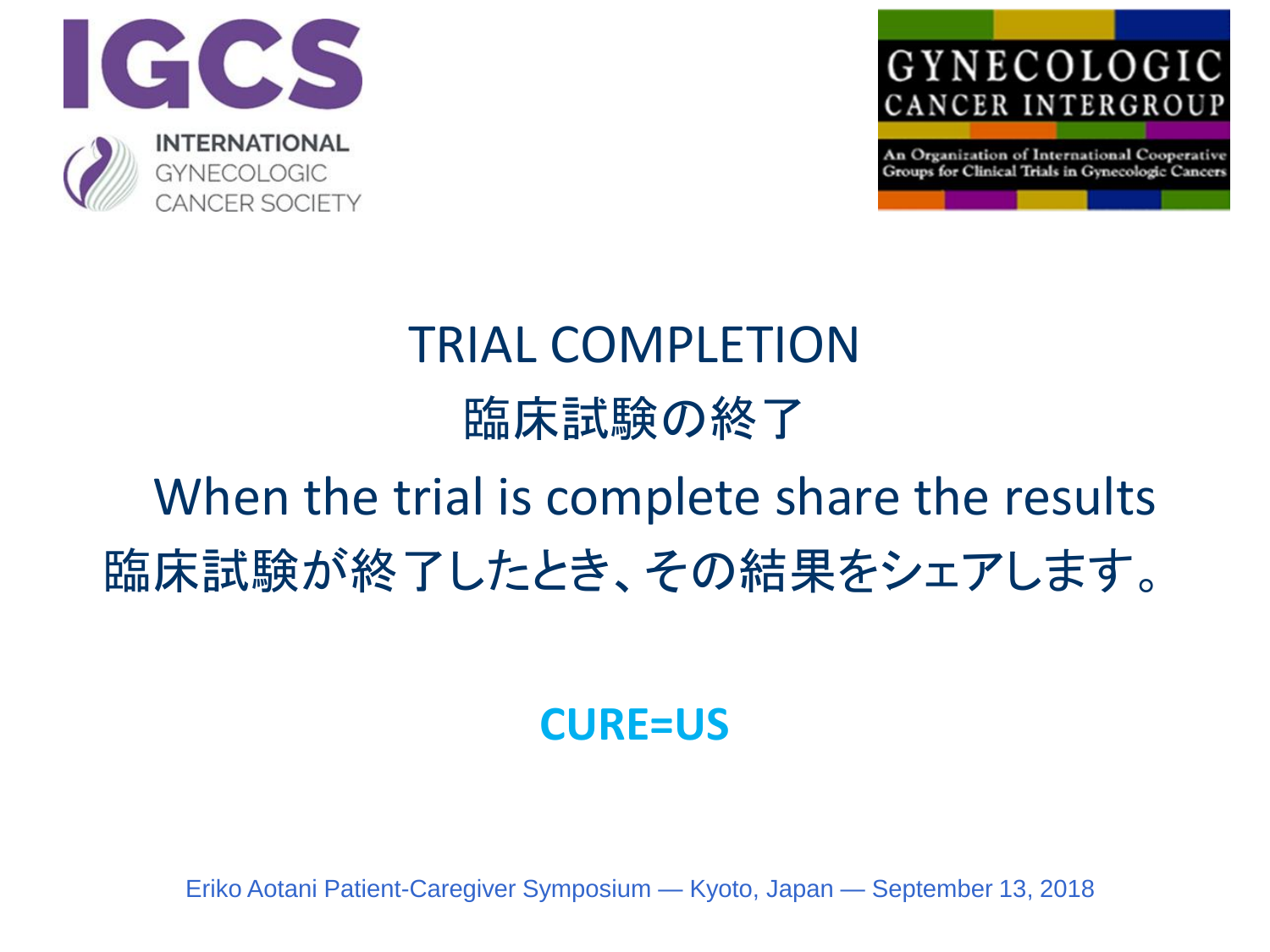

#### GYNECOLOGIC CANCER INTERGROUP

An Organization of International Cooperative Groups for Clinical Trials in Gynecologic Cancers

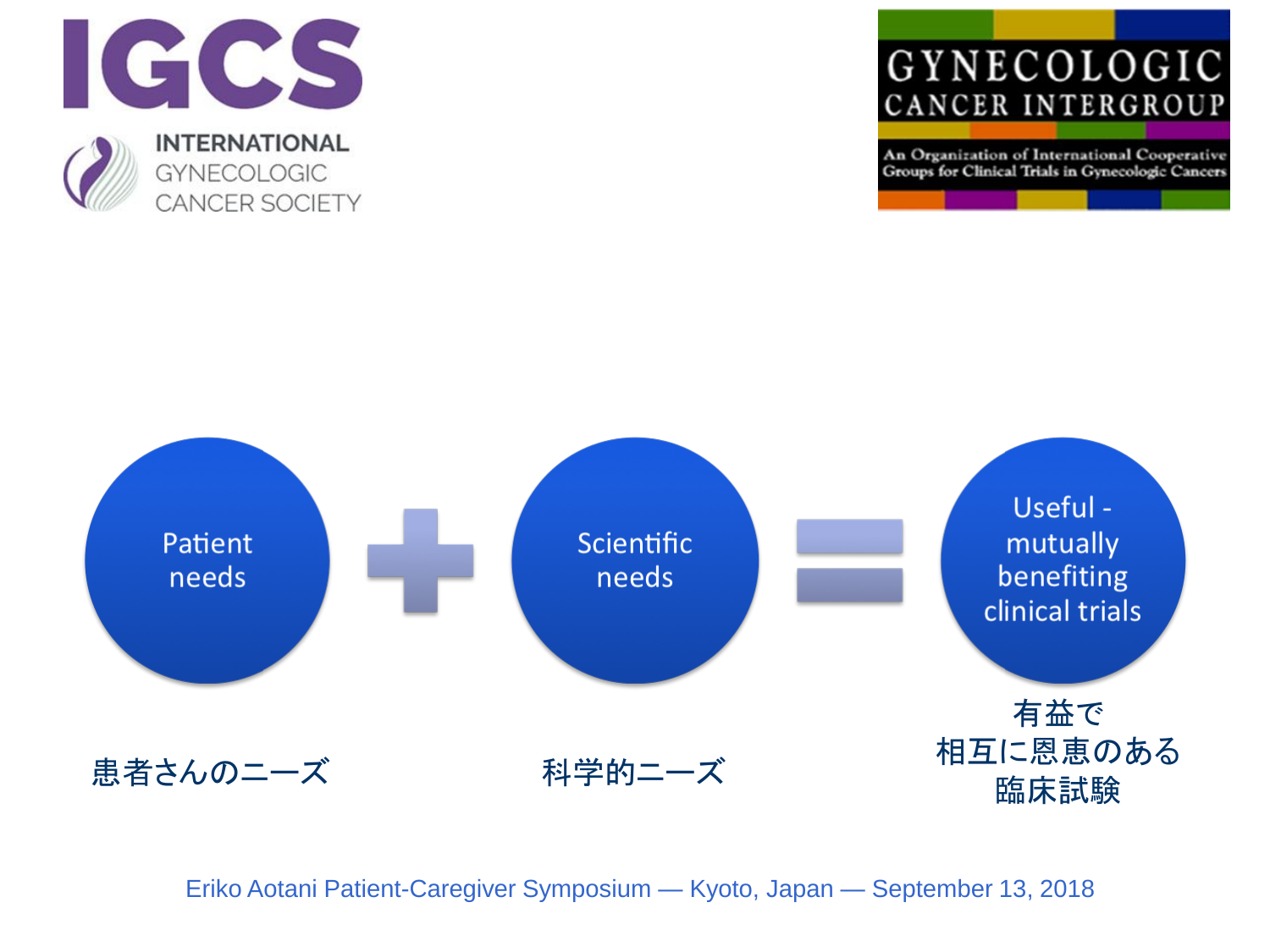



## Advocates can assist in identifying barriers to trial participation 患者支援者は、臨床試験への参加に対するバ リアを明らかにする手伝いができます。

#### **CURE=US**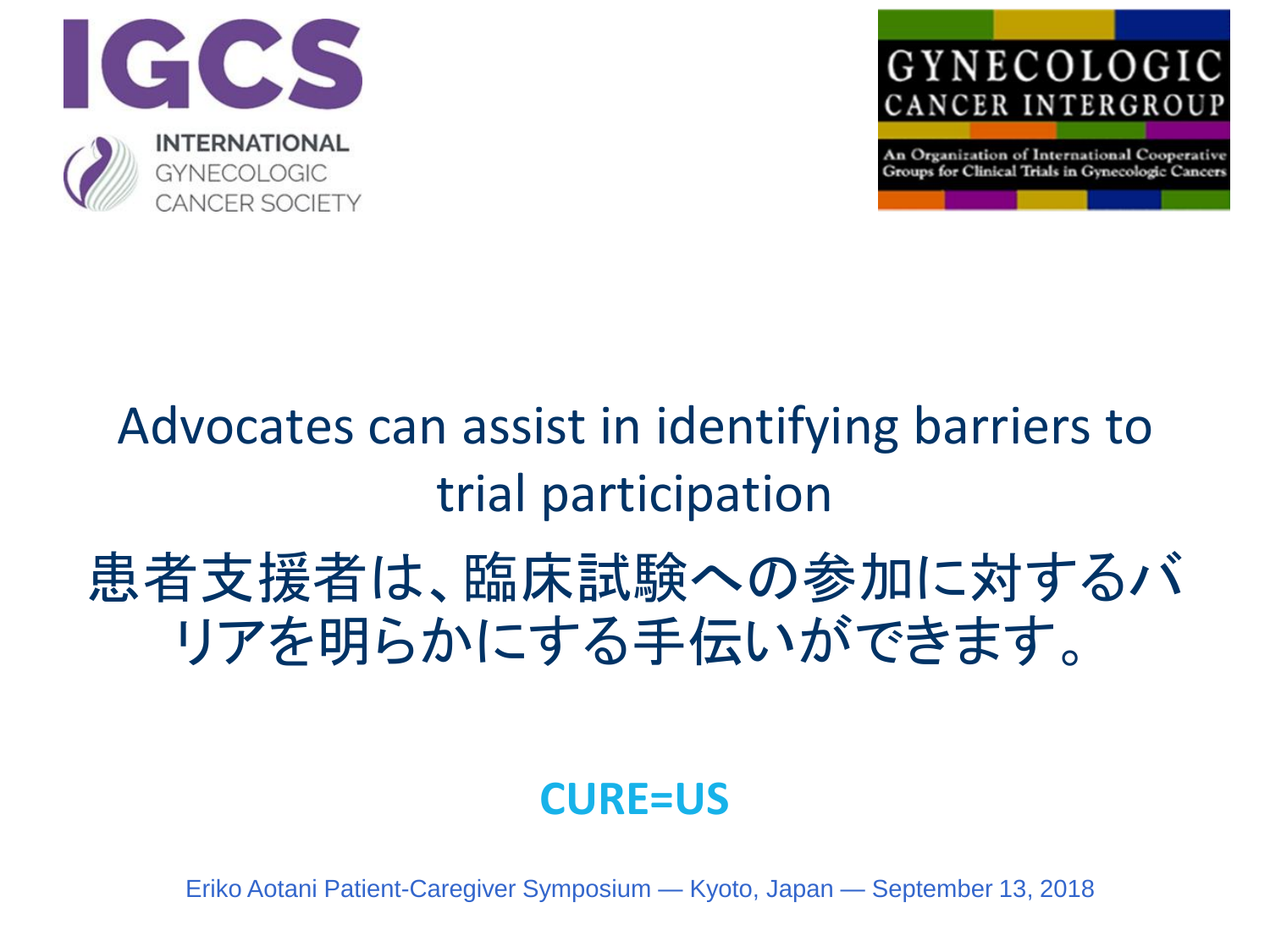



**❖** Time- jobs, parenting, other life obligations 時間 - 仕事、育児、その他の日常生活に欠かせないこと ❖ Cost- how much will this cost どのくらいお金がかかるのか ❖ Procedures- will I need more いろいろと、ほかのことが必要なのか ❖ Illness-will I be sick or develop new medical problems 治験に参加すると具合が悪くなったり、今までなかった問題が生じたりしない のか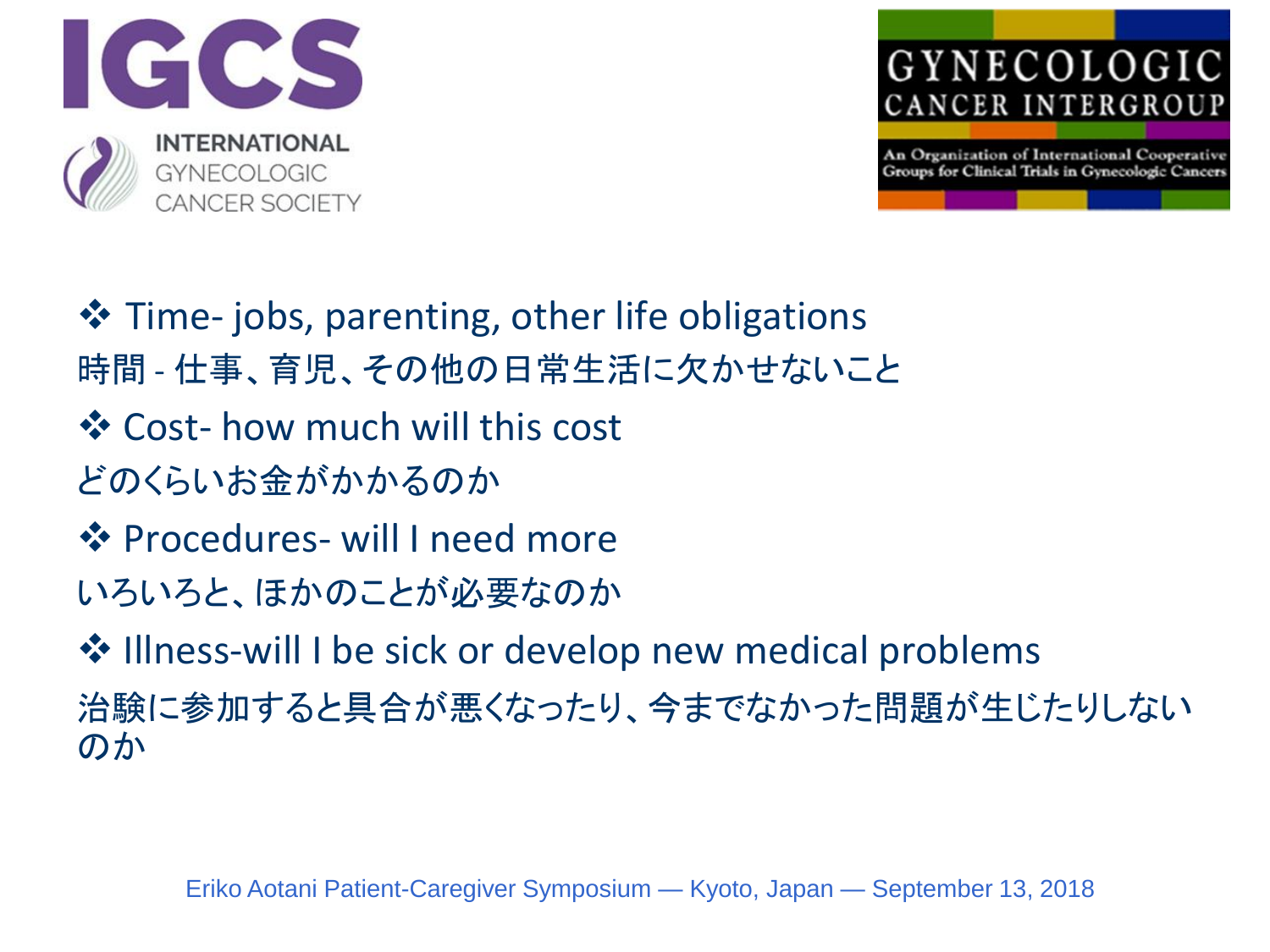



### Advocates can provide feedback on issues related to the design of the trial 支援者は臨床試験デザインに関連した問題点 についてフィードバックできる。

#### **CURE=US**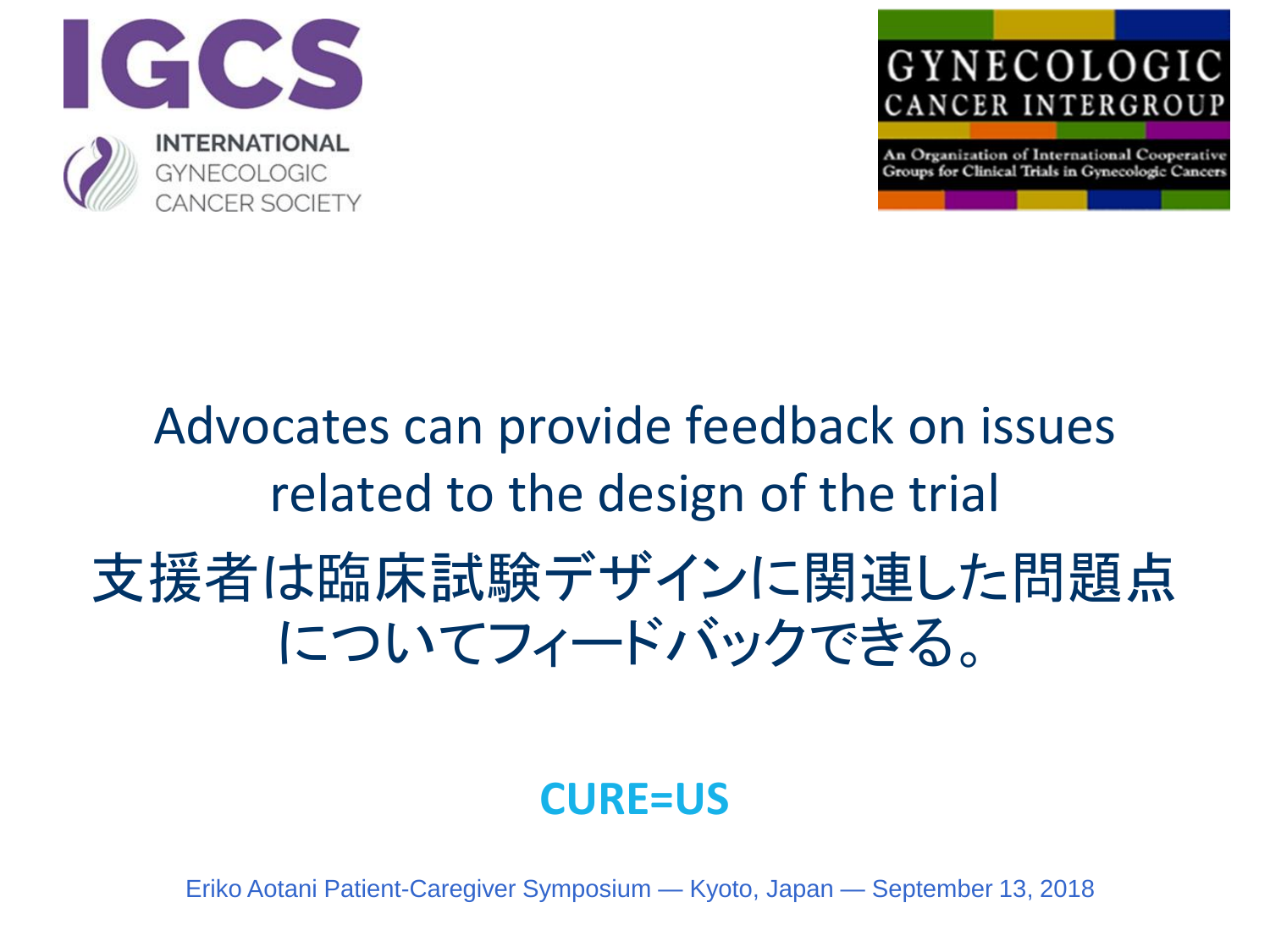



❖ Levels of education 教育レベル ❖ Language barriers 言語障壁 ❖ Age 年令 **❖ Socioeconomic issues** 社会経済学的問題 ❖ Cultural issues 文化の違い

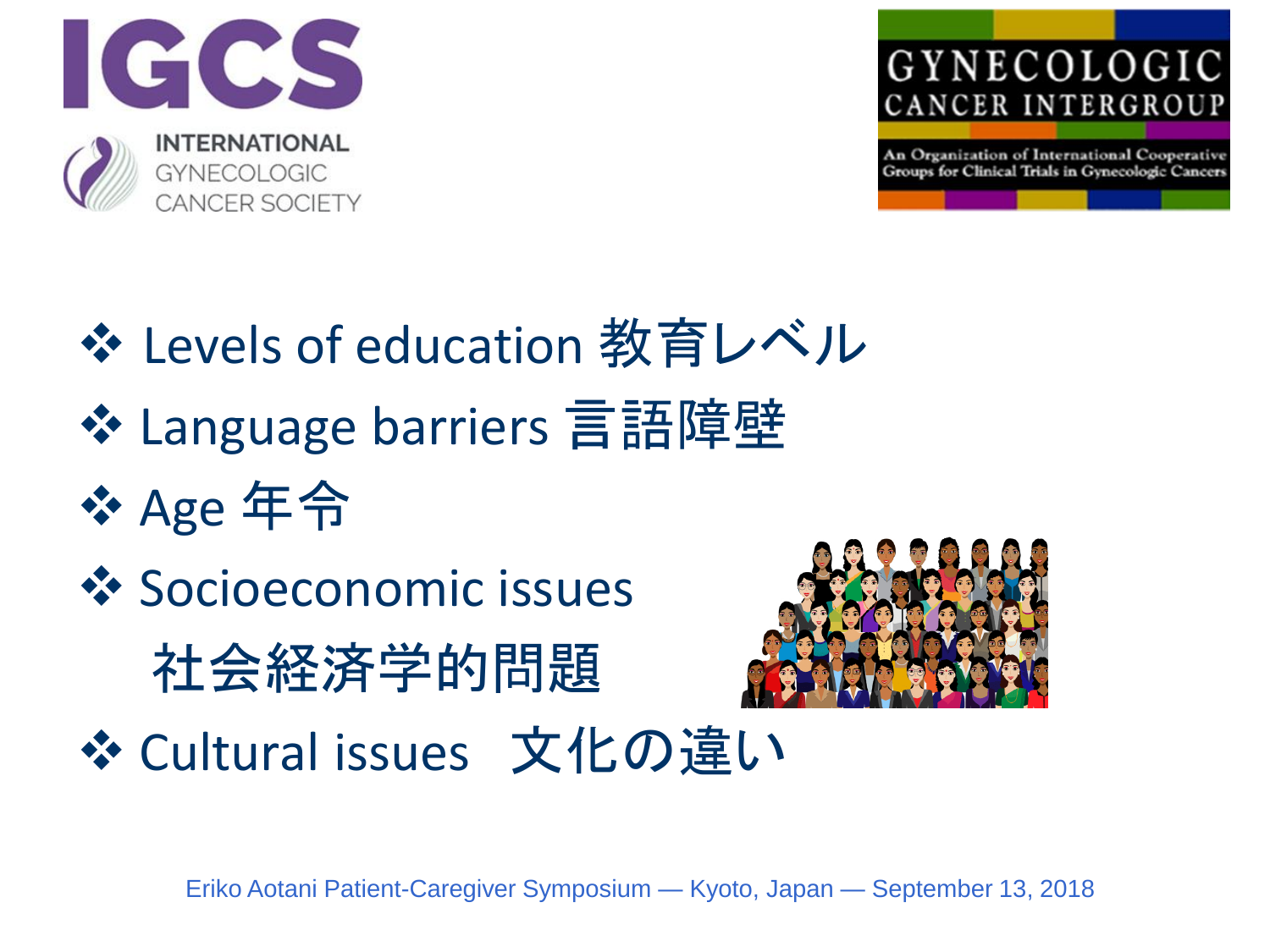



## Advocates can assist the Research Team in many valuable ways

### アドボケイツはリサーチチームを、数多くの価値 ある方法で支援する事が出来る

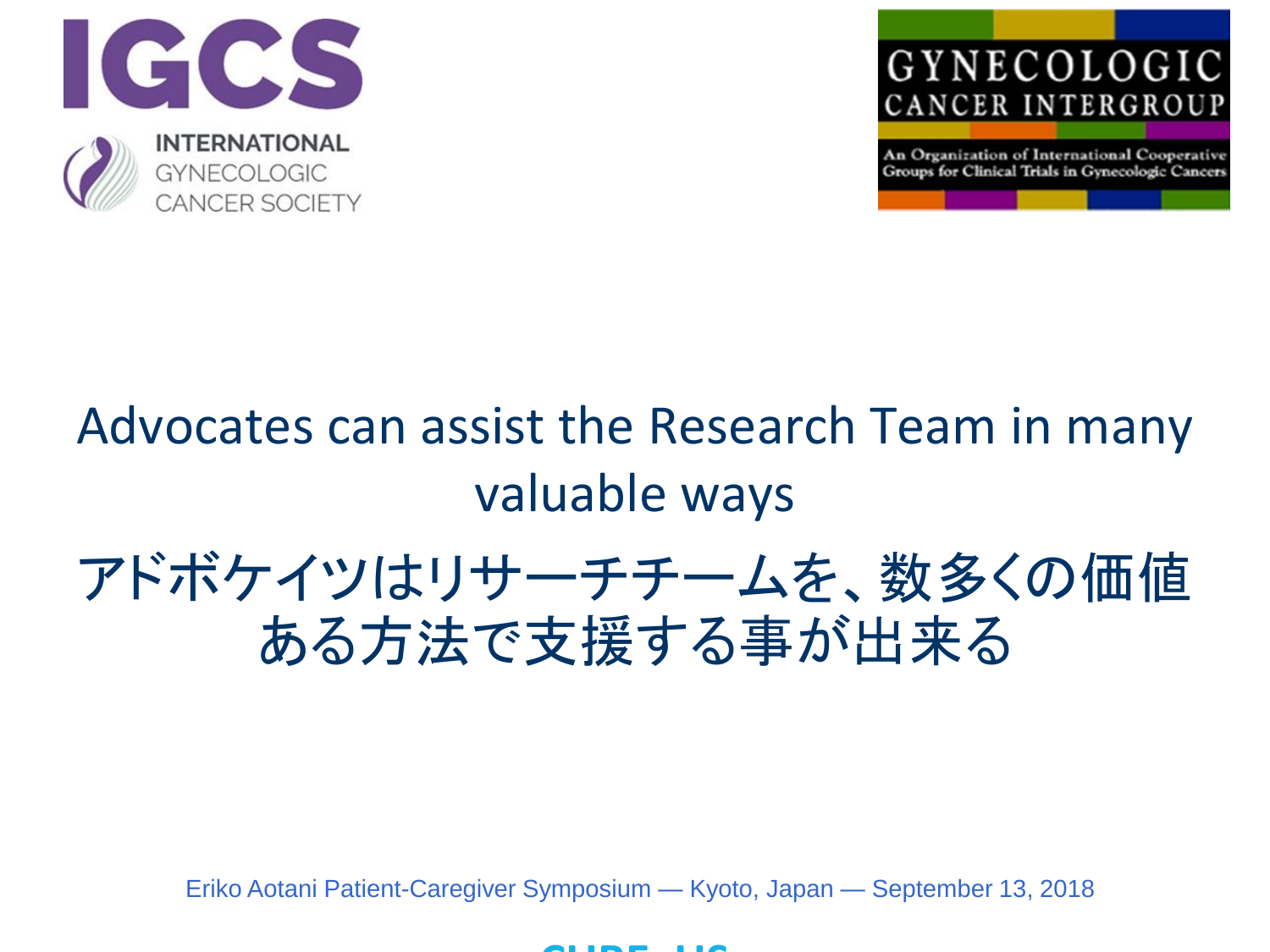



✓ Advocacy groups should seek research staff to speak at local meetings ✓Research staff should seek advocates to assist in trial promotion (especially advocates who participated in clinical trials)

#### **CURE=US**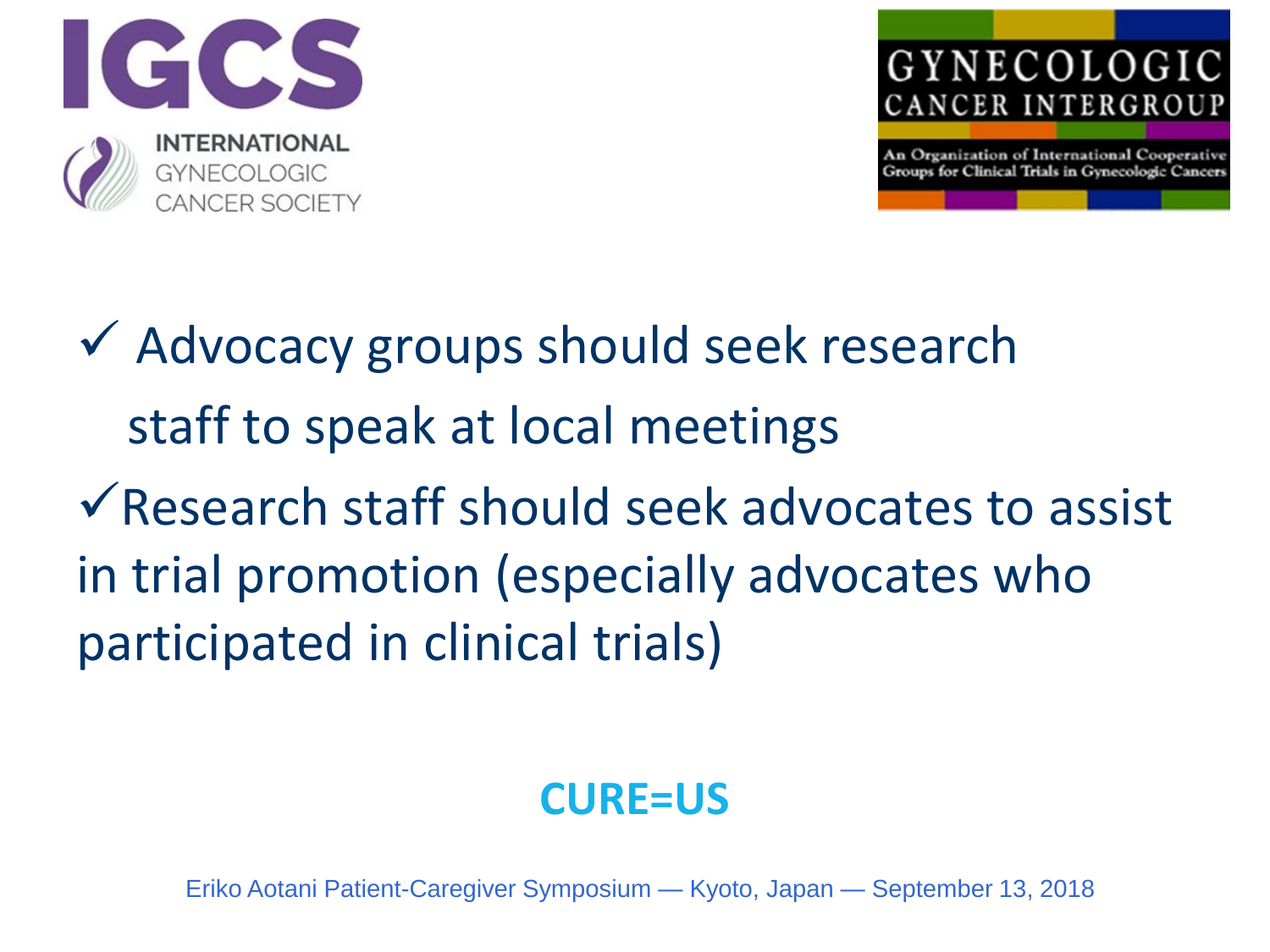



✓Provide simple one-on-one encouragement to patients to listen with an open mind to all options provided by the physician

✓Have an Advocacy brochure available to be given to patients with contact numbers; place in waiting rooms/provide to staff

#### **CURE=US**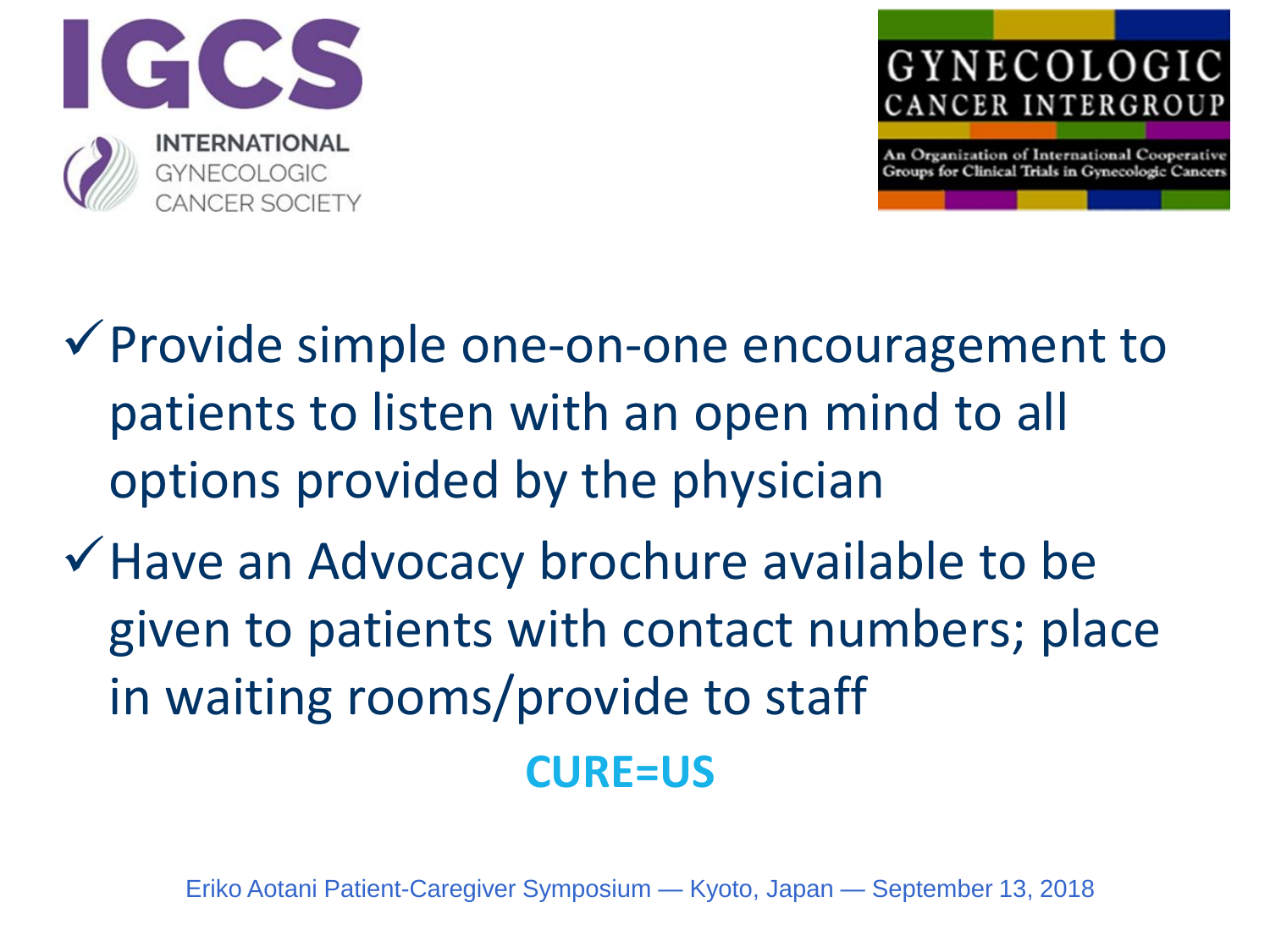



- ✓ Seek out Scientific Advisory Boards (help to design recruitment materials)
- $\checkmark$  Reach out to the big Pharma groups (i.e. PatientsLikeMe, Research Group funded by Pharma) to volunteer to be on a Patient Advisory Board or to assist them in creating one if they don't already have one
- ✓ Start an advocacy group at local hospitals, communities

#### **CURE=US**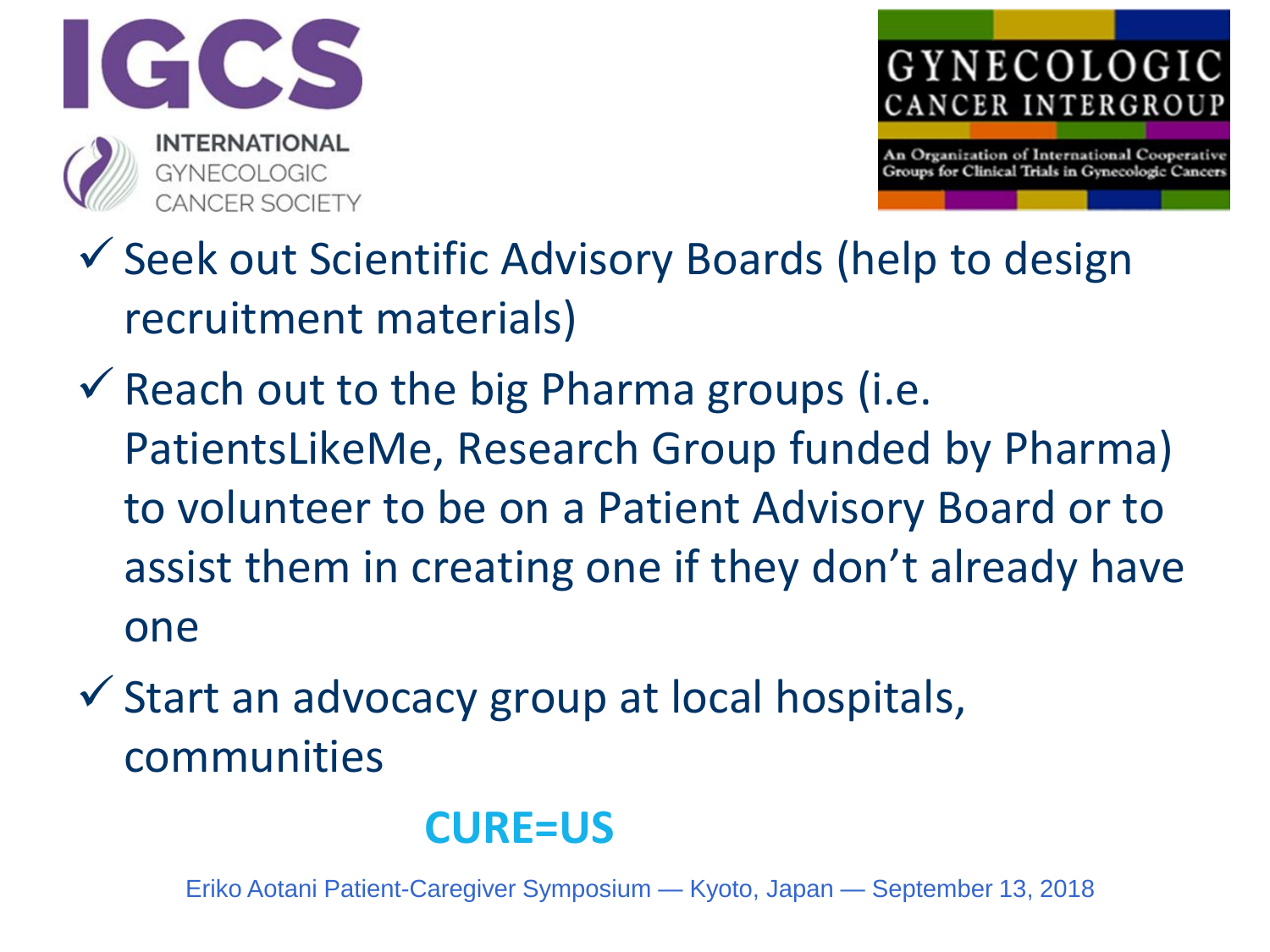



✓Network at National, International meetings ✓Become involved in the "political" process of your region

#### **CURE=US**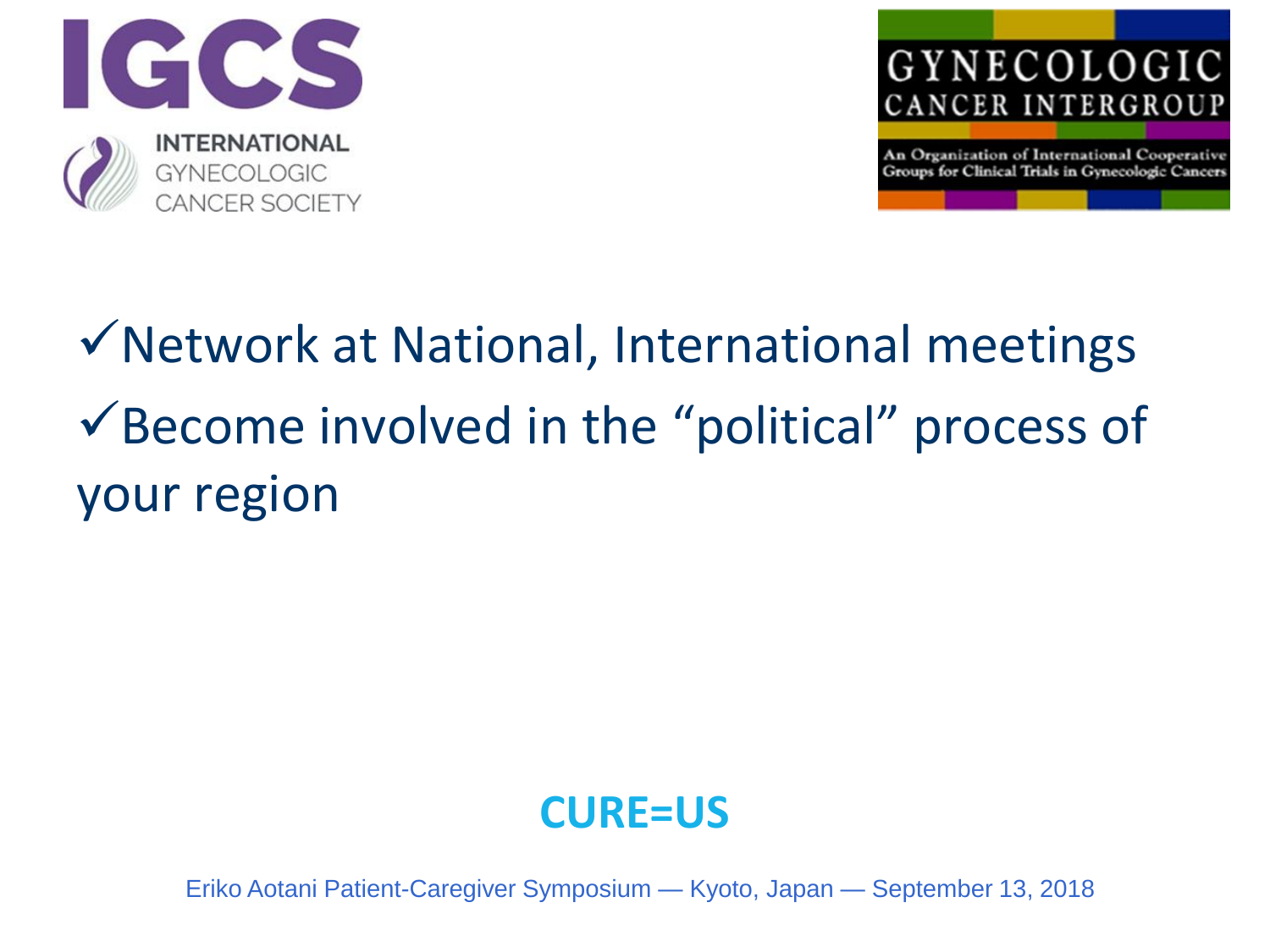



### Summary

Clinical Trials are the key to improved treatments, increased survival, and **CURE**

**Strong, Mutually Respectful Partnerships** between the Research Team and the Advocates will result in developing the best trials utilizing the best science constructed in a way that promotes participation for all patients

#### **CURE=US**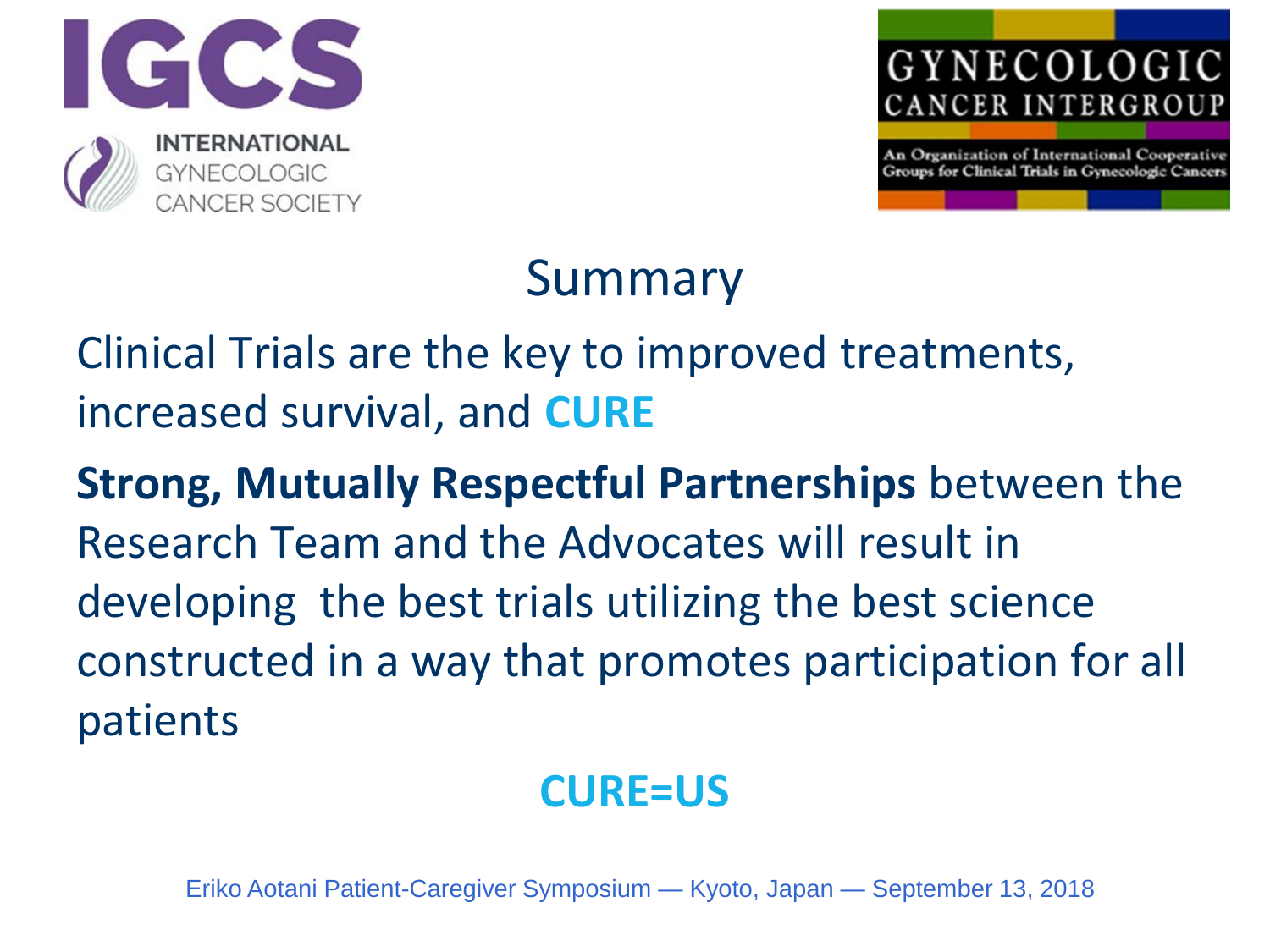



### **ACKNOWLEDGEMENTS**

Patients everywhere who have participated in clinical trials

All patient advocates who genuinely care to spread the word and get us closer to **CURE** Dr. Keiichi Fujiwara and staff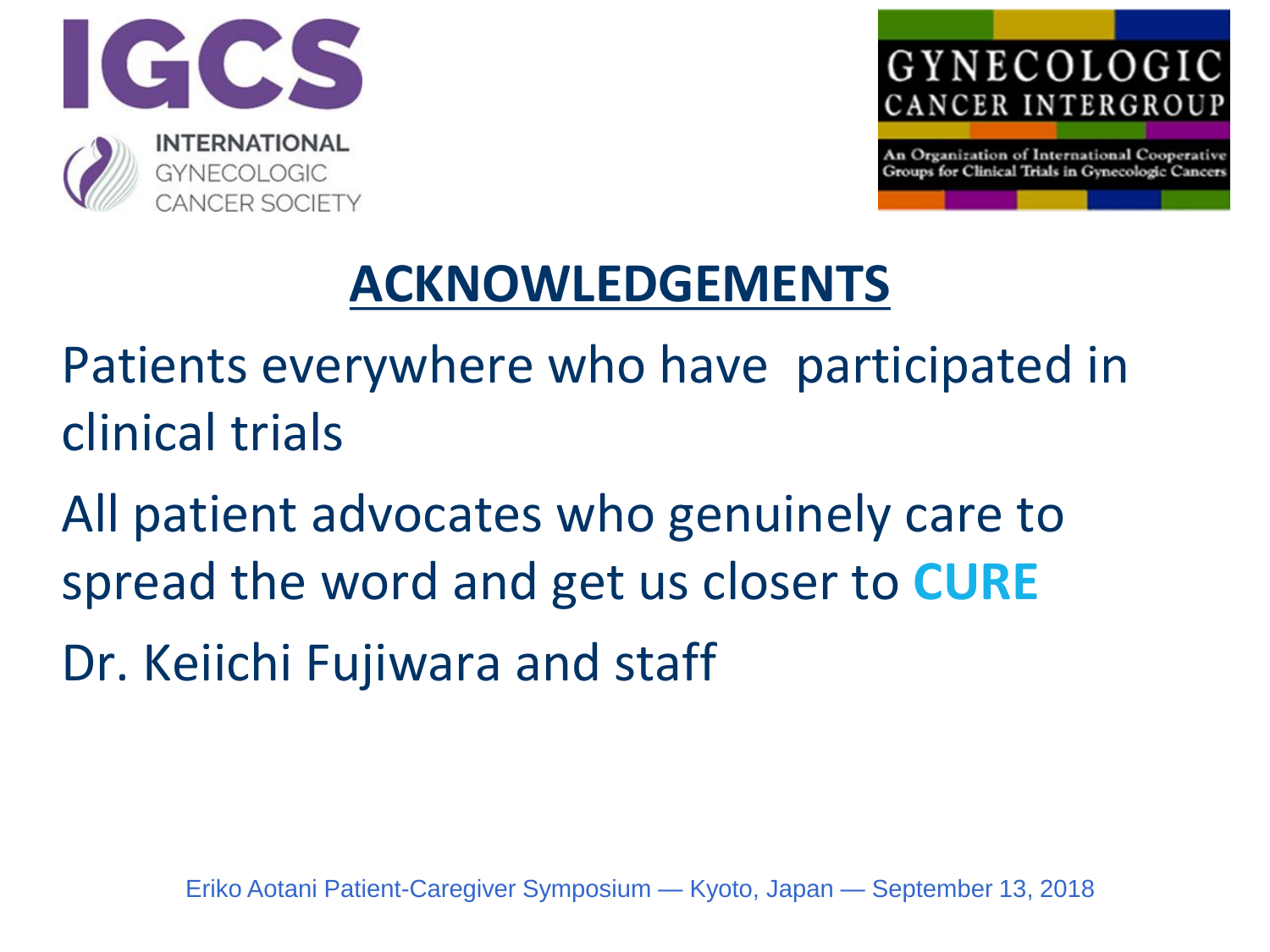



### **THANK YOU!**

The community of gynecologic cancer patients is international and non-discriminatory

We are ONE united and dedicated to eradicating this disease